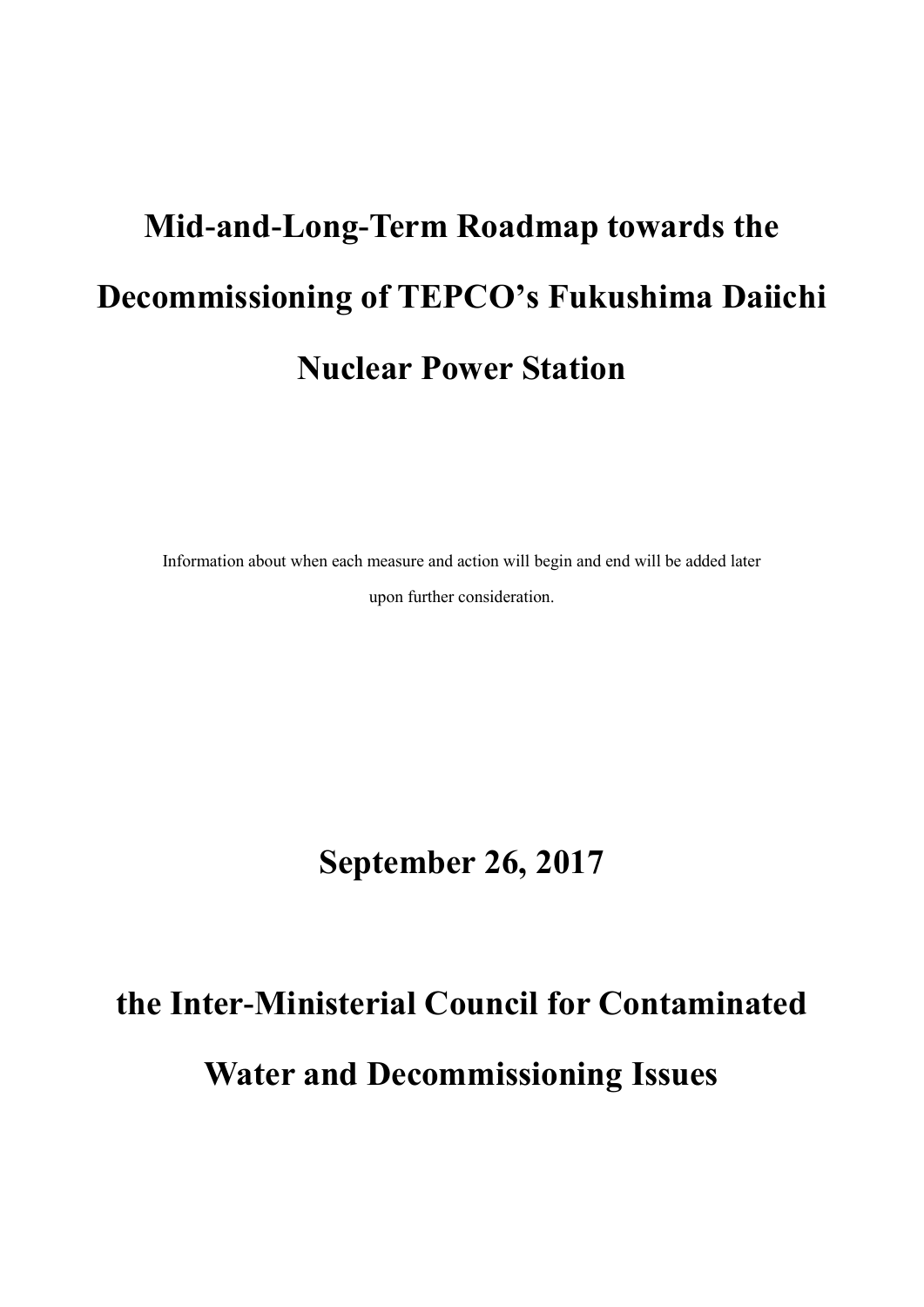# Contents

| 3. Approach to risk reduction and ensuring safety associated with             |  |
|-------------------------------------------------------------------------------|--|
|                                                                               |  |
|                                                                               |  |
| 4-1. Phases defined in the Mid-and-Long-Term Roadmap  10                      |  |
|                                                                               |  |
|                                                                               |  |
|                                                                               |  |
|                                                                               |  |
|                                                                               |  |
|                                                                               |  |
| 6. Research & development and human resources development 31                  |  |
|                                                                               |  |
| 8. Coexistence and further strengthening communication with local communities |  |
|                                                                               |  |
|                                                                               |  |
|                                                                               |  |

# [Reference]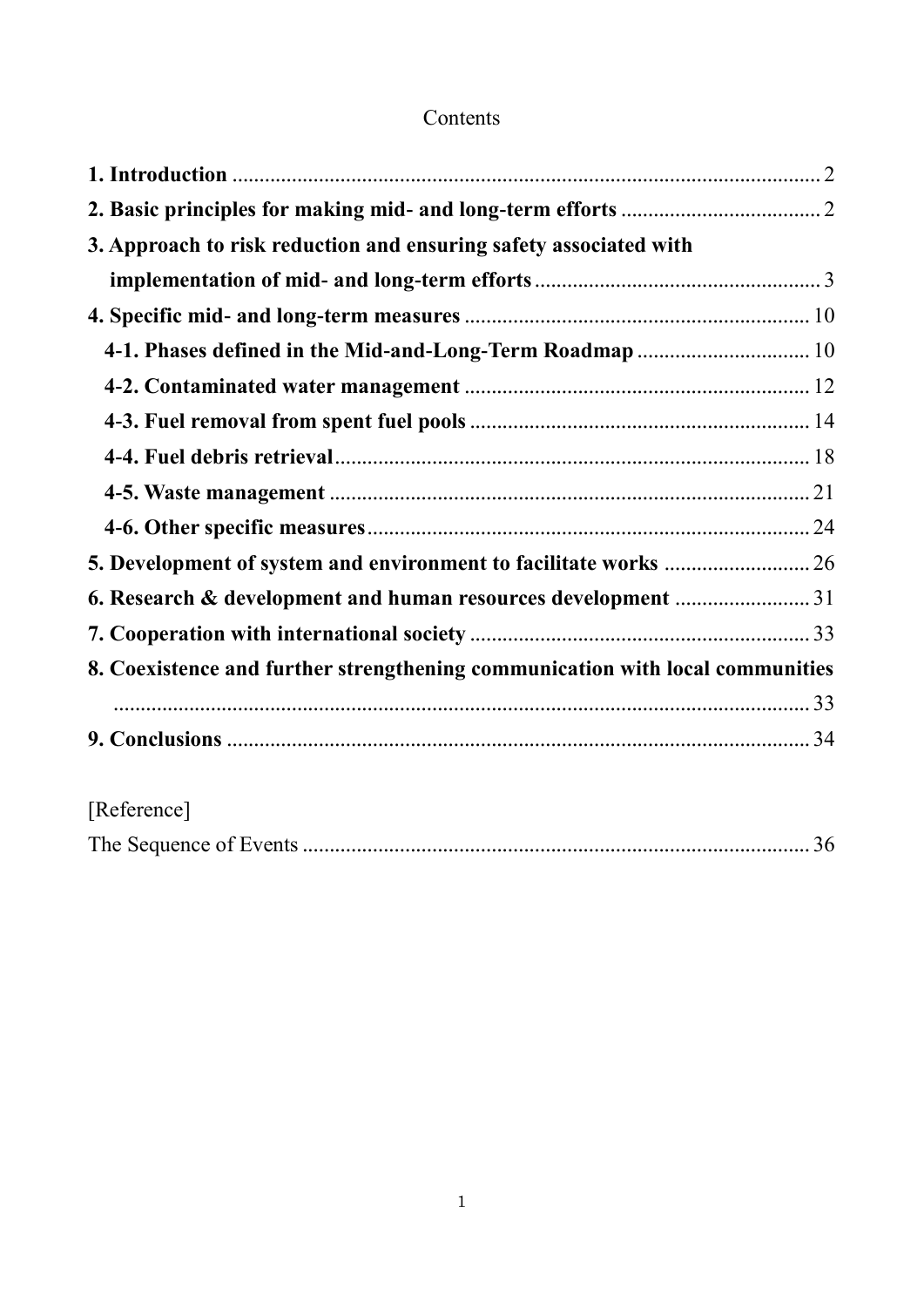## <span id="page-2-0"></span>**1. Introduction**

-

In regard to Tokyo Electric Power Company Holdings, Incorporated's (TEPCO) Fukushima Daiichi Nuclear Power Station (hereinafter referred to as the "Fukushima Daiichi NPS"), the "Mid-and-Long-Term Roadmap towards the Decommissioning of TEPCO's Fukushima Daiichi Nuclear Power Station Units 1 to 4" (hereinafter referred to as the "Mid-and-Long-Term Roadmap") was established in December 2011, and decommissioning and other measures are being conducted along with periodic review of the roadmap.

Since the last revision in June 2015, decommissioning and contaminated water management has progressed, and the site conditions have come improved along the way. In addition, a policy on fuel debris retrieval will be determined based on the results of the feasibility assesment of the fuel debris retrieval methods conducted by the Nuclear Damage Compensation and Decommissioning Facilitation Corporation (hereinafter referred to as "NDF"). Therefore, the Inter-Ministerial Council for Contaminated Water and Decommissioning Issues (hereinafter referred to as the "Inter-Ministerial Council") decided to publish herein the fourth revision of the Mid-and-Long-Term Roadmap, listening to opinions of local citizens and experts.<sup>1</sup>.

## <span id="page-2-1"></span>**2. Basic principles for making mid- and long-term efforts**

We will conduct decommissioning and other measures at the Fukushima Daiichi NPS as continuous risk reduction efforts to protect humans and the environment from radioactive materials and take necessary actions according to the principles listed below.

[Principle 1] Systematical reduction of risk in consideration of site conditions, efficiency, timeliness and proof while placing top priority on the safety of local citizens, the environment and workers.

[Principle 2] Move forward with mid- and long-term efforts while gaining the understanding of local and national citizens by actively releasing information and by further thorough interactive communications while maintaining transparency.

[Principle 3] Continuously update the Mid-and-Long-Term Roadmap in

<sup>1</sup> From this revision, we changed the title of this Roadmap to reflect the change of the company's name from "Tokyo Electric Power company" to "Tokyo Electric Power Company Holdings, Incorporated (Cover page and hearafter referred to as 'TEPCO')".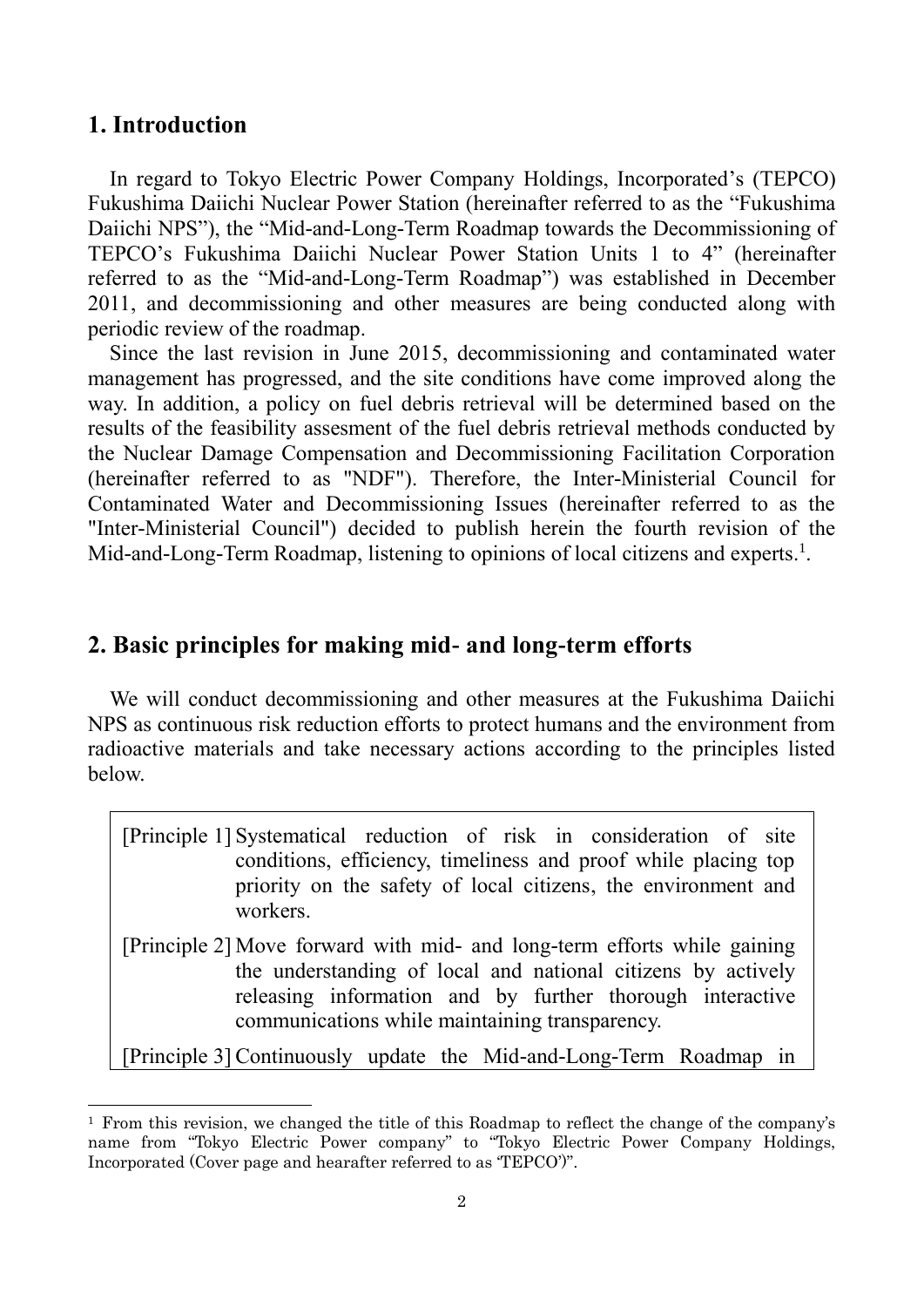consideration of the site conditions, progress in the decommissioning and contaminated water disposal efforts, and the latest R&D results.

[Principle 4] Harmonize further the efforts of TEPCO, the NDF, R&D institutions, the Government of Japan, and other relevant organizations to achieve the goals indicated in this Mid-and-Long-Term Roadmap. The Government of Japan should take the initiative in promoting the efforts to implement decommissioning and other measures safety and steadily.

# <span id="page-3-0"></span>**3. Approach to risk reduction and ensuring safety associated with implementation of mid- and long-term efforts**

While grasping the present status of the Fukushima Daiichi NPS, we will organize policies for reducing risks and make efforts toward ensuring safety.

## **3-1. Current status of Fukushima Daiichi NPS**

-

In proceeding with decommissioning and other measures at the Fukushima Daiichi NPS, we will continue to manage and maintain the Fukushima Daiichi NPS in a stable state and make efforts to win the understanding of local citizens and other people concerned by providing them with necessary information.

Below are the details about the decommissioning and contaminated water management being made:

- A. Fuel debris<sup>2</sup> is being cooled stably and a cold shutdown state is being maintained with no substantial fluctuations in temperatures inside the PCVs or radioactive releases.
- B. Fuel in the spent fuel pools of Units 1, 3 and 4 may have been affected by hydrogen explosions. Among these units, retrieval of fuel from Unit  $4<sup>3</sup>$  was completed in December 2014, corresponding to more than half of the entire amount of fuel in the pools. We are working on removing spent fuel from the other units preventing dispersion of radioactive materials. For Unit 2, the yard around the reactor has been developed to prepare for fuel removal, and installation of an access platform for the operating floor has been completed.

<sup>&</sup>lt;sup>2</sup> The relevant reactors are Units 1 to 3, which were in operation at the time of the earthquake and experienced meltdown.

<sup>&</sup>lt;sup>3</sup> Unit 4 was under periodic inspection at the time of the earthquake, with all the fuel removed from the reactor pressure vessel and stored in the spent fuel pool.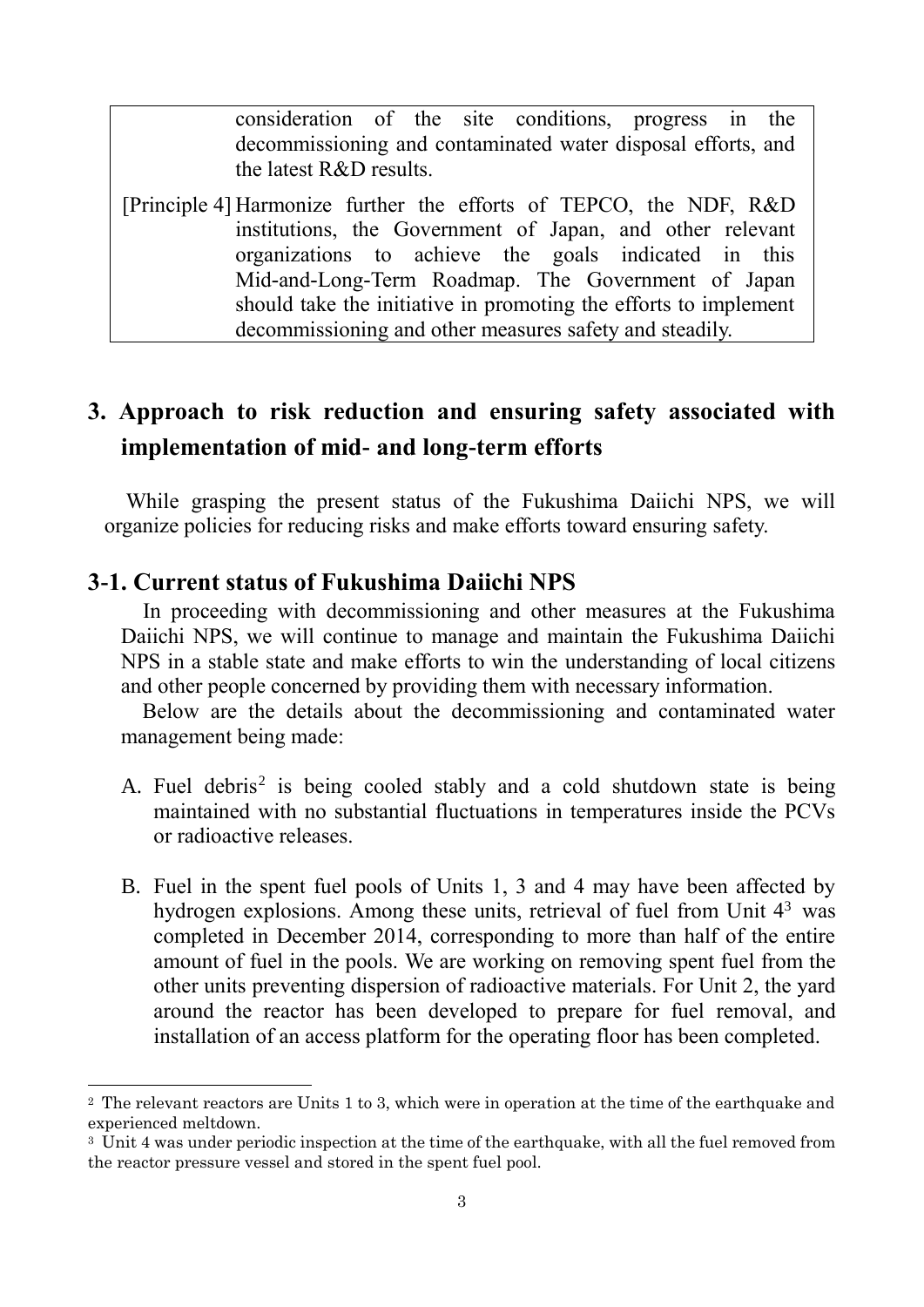- C. Removal of highly contaminated water in the sea-side seawater pipe trench (Units 2 to 4) was completed in December 2015. Regarding highly contaminated water that results from mixing of cooling water for fuel debris with groundwater entering buildings, our measures to control its increase, including through subdrainage, construction of the land-side impermeable walls, and site pavement (facing) in more than  $90\%$  of the areas planned<sup>4</sup>, are beginning to prove effective. At buildings where highly contaminated water is stagnant, measures to prevent outflow of such water are being taken in light of the experience of the tsunami triggered by the Great East Japan Earthquake.
- D. Measures to prevent the outflow of radioactive materials from the sea side of the Unit 1 to 4 buildings have been taken, including soil improvement using sodium silicate, installation of sea-side impermeable walls, etc.
- E. The concentration of radioactive materials in seawater in the surrounding sea areas is maintained at a low level that is below the concentration limit defined in the Notification and the level set out in WHO's guidelines for drinking water quality.
- F. The estimated value of additional effective dose at the site boundary due to radioactive materials from the entire facilities (hereinafter referred to as the "effective dose") achieved the target value of less than 1 mSv/yr by the purification of highly contaminated water in tanks and other measures. The level of less than 1 mSv/yr is being continuously maintained.
- G. Except for highly contaminated water, water containing radioactive materials is checked comprehensively for any risk of off-site impact, and measures are being taken, such as removal of contamination sources and cleaning of drainage channels.
- H. To store and manage wastes that increase as decommissioning proceeds, appropriate measures are being taken, such as construction of additional facilities for solid waste storage and volume reduction, and volume reduction process in an incinerator.
- I. Measures for industrial safety and health are being taken to achieve an even higher standard of safety and to implement health management in the workplace.

 $\overline{\phantom{a}}$ 

<sup>4</sup> Areas (1.45 km2) determined in April 2014 by the Contaminated Water Treatment Committee in view of effective suppression of groundwater inflow, performance of construction, etc.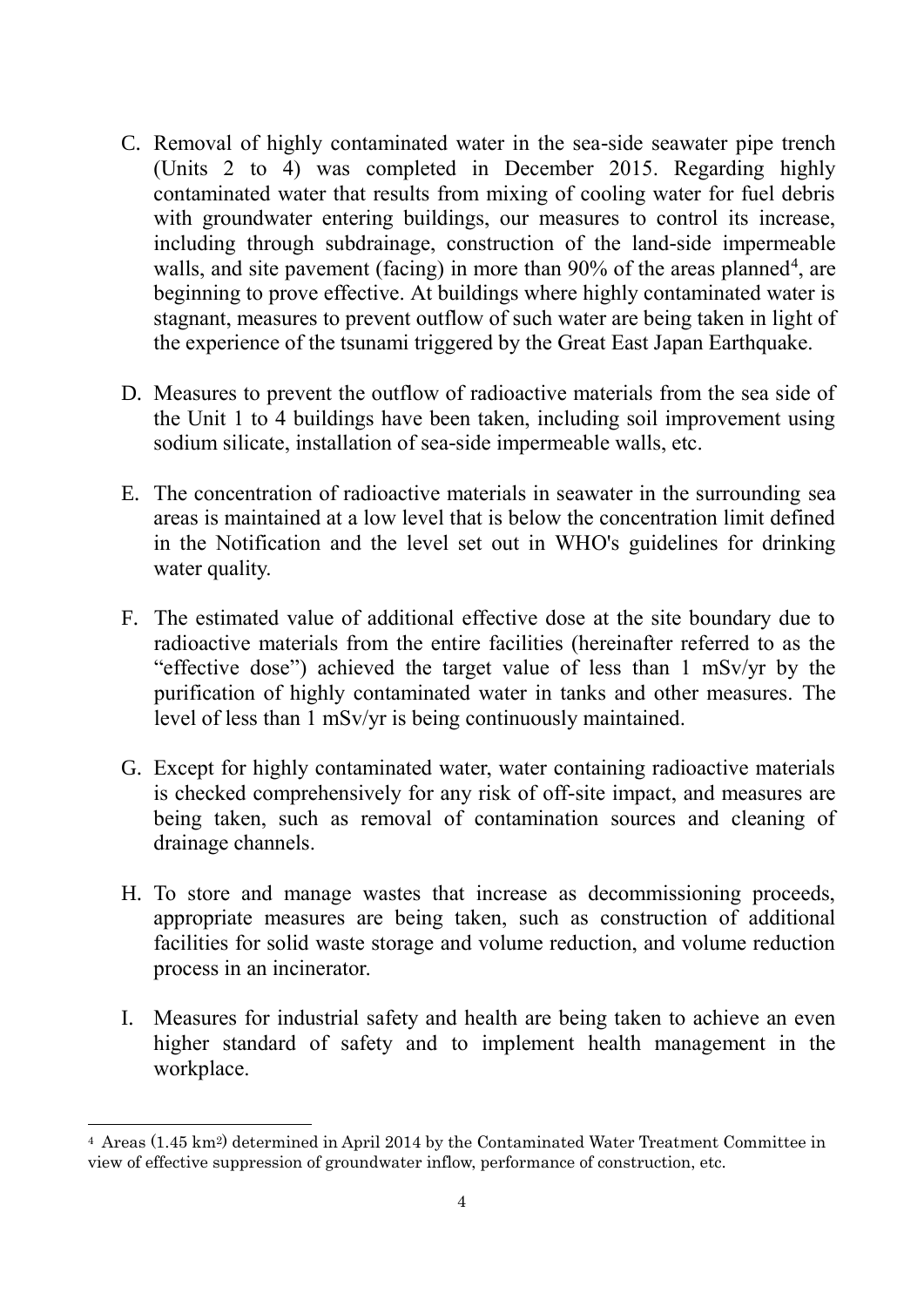# **3-2. Approach to risk reduction associated with implementation of mid-and-long-term efforts**

It is necessary to take action to reduce the risk of the overall facility of the Fukushima Daiichi NPS. There a variety of risks that need to be mitigated, including risks related to the radiation safety of local citizens and the environment, risks related to the radiation safety of workers and industrial safety, social risks such as harmful rumors associated with plant troubles, and risks that affect smooth implementation of decommissioning.

To reduce these risks, in particular those that affect local citizens and the environment, various measures are expected to be taken as early as possible. However, reducing risks often entails increasing some risks temporarily, and excessive increase of risks may occur depending on the implementation method of risk reduction. Therefore, according to the types of potential sources of risks, it is essential to select optimum timing and methods of risk reduction to avoid the excessive increase of risks, even on a temporary basis while taking into account both risks that will occur if the current state is maintained and risks that will arise if additional measures are taken. In addition, it is necessary to take multiple measures aiming at surely reducing each risk in the long term,

Since the site conditions are becoming more clear as decommissioning progresses, we are getting a clearer picture on how best to proceed with each task. In creating a concrete plan of how to proceed with each task, it is important to optimize the entire decommissioning project, which basically consists of streamlining the entire project, including coordinating with other activities, while giving top priority to safety.

The decommissioning work of the Fukushima Daiichi NPS is an unprecedented undertaking, and the working environment remains complicated since the situation inside the reactor PCVs is only beginning to become known, and there are many on-site locations with high dose rates. Therefore, in consideration of newly found issues and risks that may arise during work, it is necessary to review the existing approach flexibly by, for example, implementing additional safety measures or changing the work items, etc.

Moreover, to reduce social risks such as harmful rumors, we must explain our approaches thoroughly to local citizens and people concerned in the wold and communicate extensively with them.

While we originally tended to set up processes that focused on rapidity, this consequently placed a burden on site workers. While quick implementation is important, true value is earned only after reducing risks to local citizens, the environment, and workers.

Therefore, we should continue to avoid the excessive increase of risks, even on a temporary basis, by selecting and implementing optimum timing and methods of risk reduction, reviewing tasks flexibly and explaining adequately how the decommissioning operations will proceed, both individually and as a whole,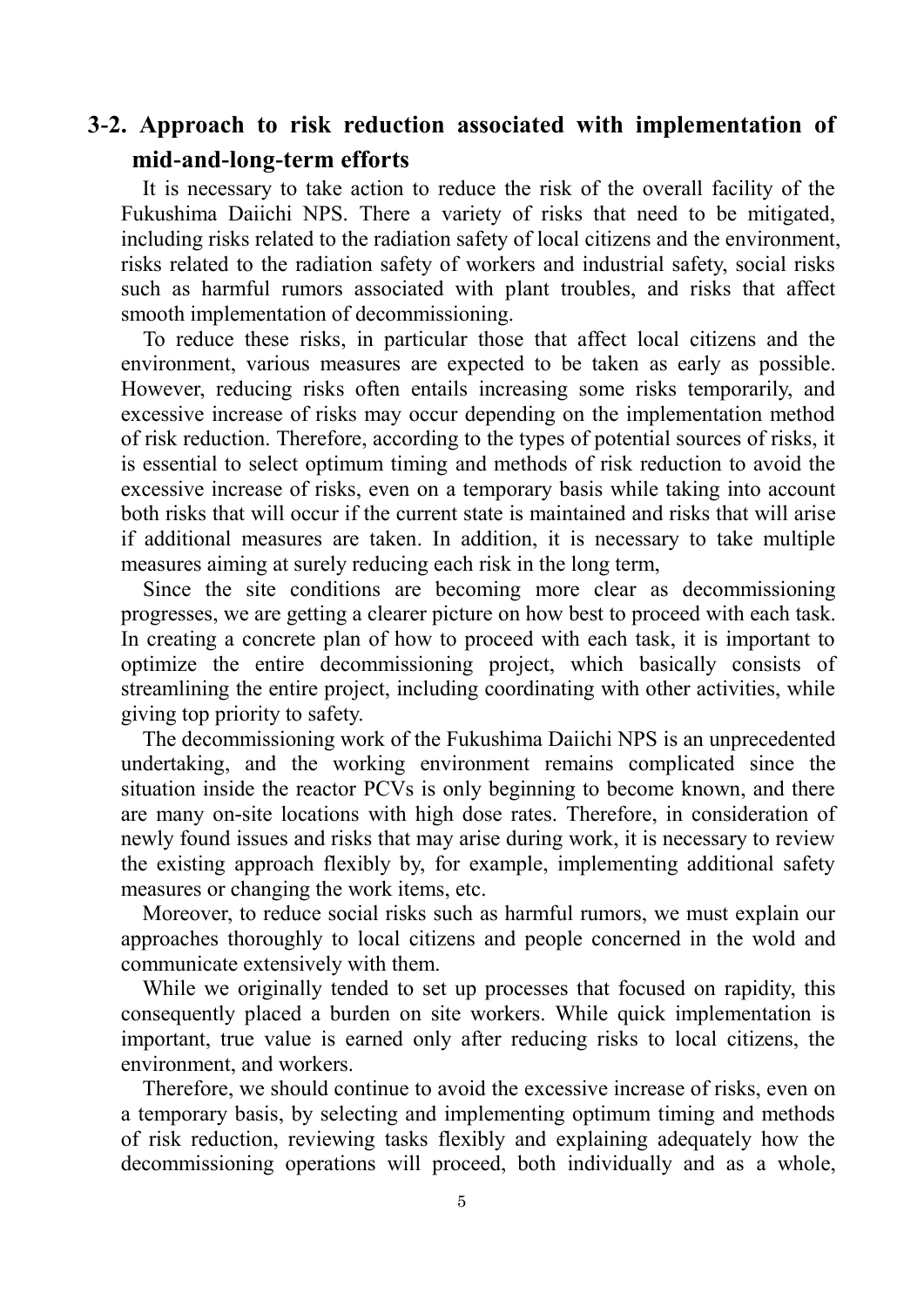according to the sources of risks. With these efforts, it is necessary to achieve "decommissioning as soon as possible" by reducing each risk reliably in the long term and conducting decommissioning work safely, which will consequently lead to the early completion of tasks.

# **3-3. Concept of efforts to ensuring safety according to the sources of risks at the Fukushima Daiichi NPS**

The radioactive materials that can be sources of risks at the Fukushima Daiichi NPS will be classified into the following three broad categories that are relevant to risk management. Their priorities<sup>5</sup> will be set, and appropriate measures will be taken in consideration of the current state of each material.

The risk categories are as follows.

Category 1) Relatively high risks given high priority

Highly contaminated water and fuels in the spent fuel pools of the buildings affected by hydrogen explosions fall into this category.

Actions will be taken as soon as possible while taking into account the optimization of the entire decommissioning project, with due consideration of the state of equipment, dispersion and leakage of radioactive materials, exposure of workers, workplace accidents, harmful rumors and other risks.

Category 2) Immidiate risks unlikely, risks may grow if neglected

Fuel debris falls into this category.

Actions should be taken on collecting information and accumulating expertise. After thorough preparations, actions should be made for safe, proven, prudent execution of work with due consideration of aging, external impact of radiation and radioactive materials during work, exposure of workers, workplace accidents, harmful rumors and other risks.

Category 3) Increased risk unlikely, but appropriate decommissioning efforts necessary

Solid waste<sup>6</sup> falls into this category.

-

Actions should be taken on a long-term basis with due consideration of

<sup>5</sup> In setting priorities, the "Strategic Technology Plan for Decommissioning of TEPCO's Fukushima Daiichi NPS 2017" presented by the Nuclear Damage Compensation and Decommissioning Facilitation Corporation and the "Target Map for Reducing Mid-Term Risks at TEPCO's Fukushima Daiichi NPS" (July 2017 edition) presented by the Nuclear Regulation Authority will be taken into account.

<sup>6</sup> Although some of the rubble generated after the accident may be reused on the site, as described later, and may not be considered as waste or radioactive waste, such materials, secondary waste from water treatment, and solid radioactive waste that has been stored in the Fukushima Daiichi NPS since before the accident are hereinafter inclusively referred to as "solid waste."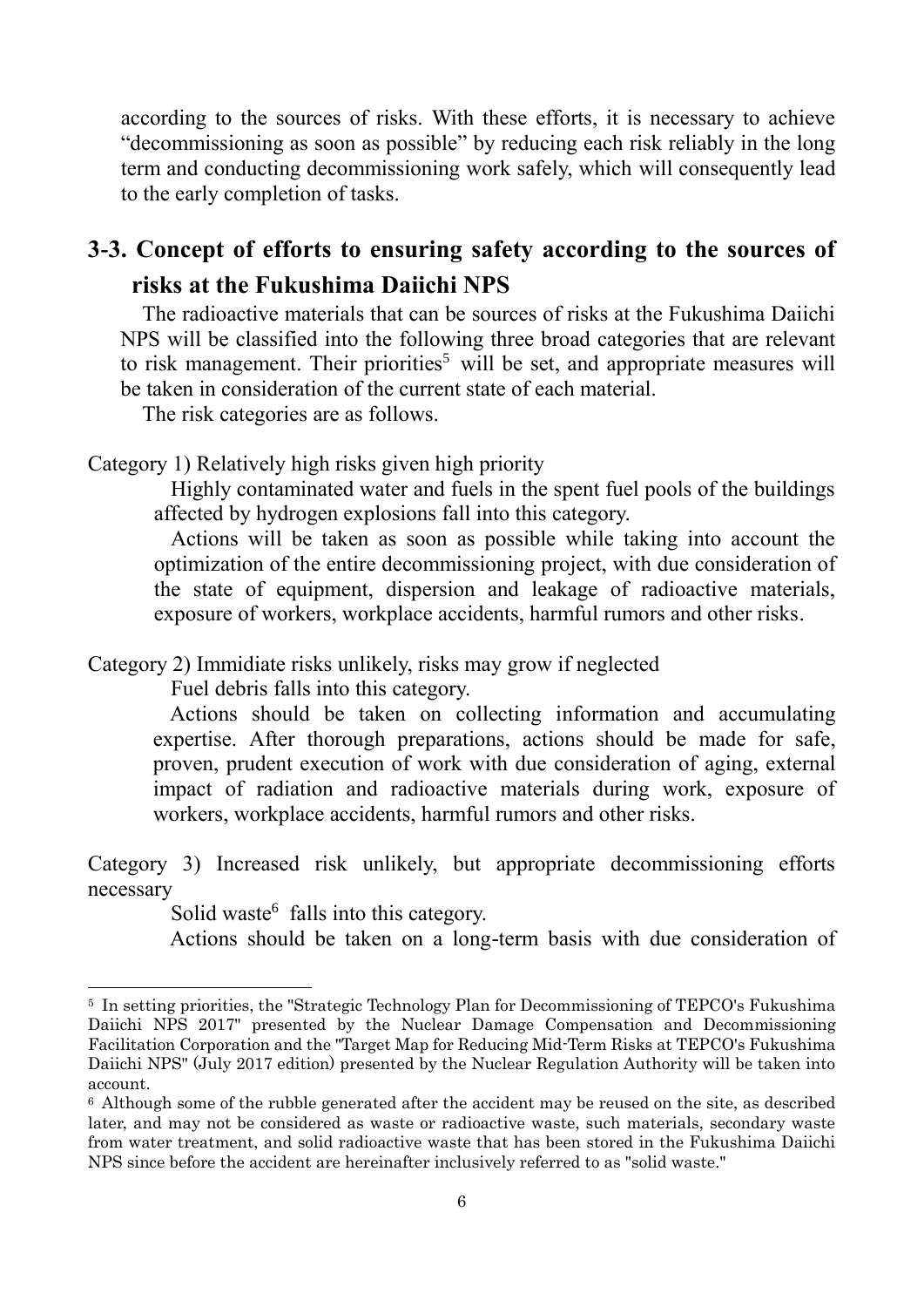aging, dispersion and leakage of radioactive materials, exposure of workers, harmful rumors and other risks.

When considering the above-mentioned risks, the latest findings will be applied as appropriate to risks associated with earthquakes, tsunamis and other events (earthquake ground motion or tsunami height, for consideration).

Other risks that may affect off-site areas will also be checked comprehensively on a periodical basis, and measures will be taken by setting priorities.

## **3-4. Specific efforts for ensuring safety**

#### **(1) Safety of workers**

Measures for industrial accident prevention (e.g., operation of a system for industrial safety and health management of TEPCO and contractors, risk assessment by TEPCO and others, thorough coordination among measures, and improvement of the risk prediction capabilities of new plant workers using experience-based education and training facilities) will be taken and reviewed continuously, medical preparedness will be planned in anticipation of industrial accidents, and measures will be taken to reduce occupational risk exposure as much as possible.

#### **(2) Equipment safety**

Equipment safety will be ensured to prevent risks from surfacing by taking measures to maintain and improve equipment reliability, including inspection, updates, and conversion to permanent use at the appropriate timing based on a maintenance plan for every piece of equipment, so that such equipment can endure extended periods of use. For equipment vital to securing safety, e.g., cooling equipment, thorough measures will be taken to prevent their important functions from stopping, not just from the standpoint of equipment but from management and operation standpoints as well.

#### **(3) Mitigation of environmental impact**

 Measures to reduce risks that affect the off-site areas of the Fukushima Daiichi NPS will continue to be taken and reviewed as appropriate according to changes in the site condition.

Liquid waste, which will be handled while gaining the understanding of local communities, will not easily be released to the sea. No release to the sea will be conducted without approval from a competent government office.

Rubble and other solid waste will be stored in buildings as their volume is reduced as much as possible to eliminate the need for temporary storage areas outside the buildings.

#### **(4) Security enhancement**

The security of the Fukushima Daiichi NPS will be improved by, for example,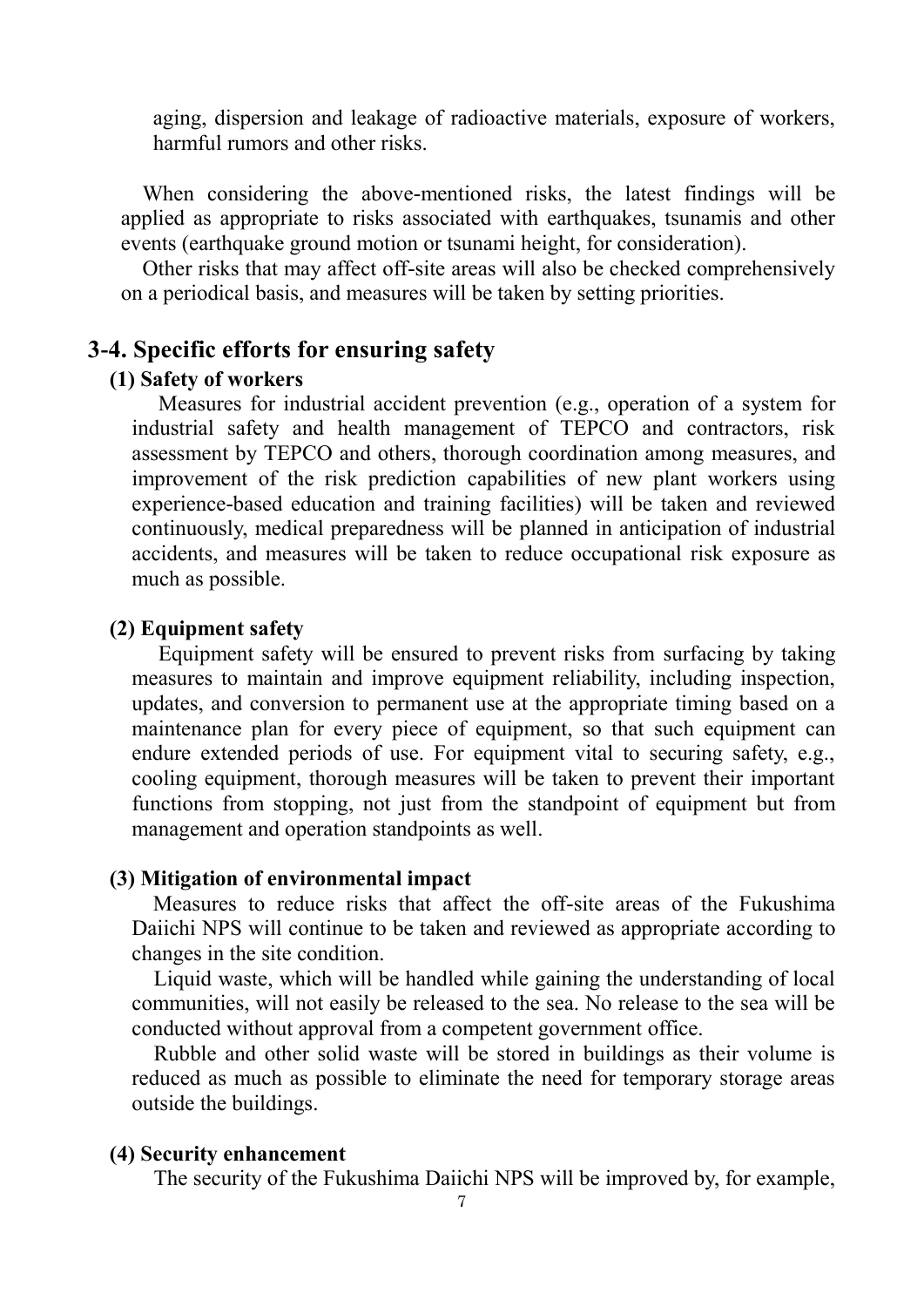confirming the reliability of each individual, and strengthening alertness against unauthorized intrusion to the site.

## **3-5. Preparation for responding to regulations in new efforts**

The Fukushima Daiichi NPS was designated as a specified nuclear facility in November 2012 by the Nuclear Regulation Authority. TEPCO is therefore installing and operating equipment according to implementation plans approved by the Nuclear Regulation Authority.

Because we need to discuss, in parallel, specific tasks and regulations to be observed in conducting tasks such as fuel debris retrieval for which no preceding experience exists in the world, the NDF, TEPCO, the Agency for Natural Resources and Energy and other organizations will cooperate with each other, communicate actively with the Nuclear Regulation Authority, and take appropriate actions such as presenting policies and observation data related to ensuring safety at an early stage.

# **3-6. Strengthening systems to conduct mid- and long-term decommissioning works steadily**

The decommissioning of the Fukushima Daiichi NPS should be implemented safely and steadily on a mid- and long-term basis.

In May 2017, an amendment to the Nuclear Damage Compensation and Decommissioning Facilitation Corporation Law (hereinafter referred to as "the NDF Law") was passed and a reserve fund where the NDF manages funds for decommissioning<sup> $\bar{7}$ </sup> was founded. It is meant to meet the long-term funding needs required to achieve the decommissioning and thus helps to construct a sustainable decommissioning framework.

After the enforcement of the amendment, 1) TEPCO will accumulate an amount set by the NDF and authorized by the competent minister on a fiscal year basis, and 2) TEPCO will recover the reserve funds to implement the decommissioning, based on a recovery plan jointly created by the NDF and TEPCO and authorized by the competent minister.

This allows NDF to 1) properly manage the funds relating to the decommissioning, 2) manage a decommissioning framework properly, and 3) provide sound work management based on the fund, as an entity in charge of managing and supervising TEPCO's decommissioning enterprise.

Furthermore, TEPCO will strive to enhance its project management features and improve its engineering capability for steady implementation of this large-scale project, and will promote its joint activities with Japan Atomic Power

-

<sup>7</sup> The NDF Law stipulates that "decommissioning" is defined as "including management of water contaminated by radioactive materials," i.e., defining decommissioning as encompassing contaminated water management. This definitaion is only applyed in the section 3-6.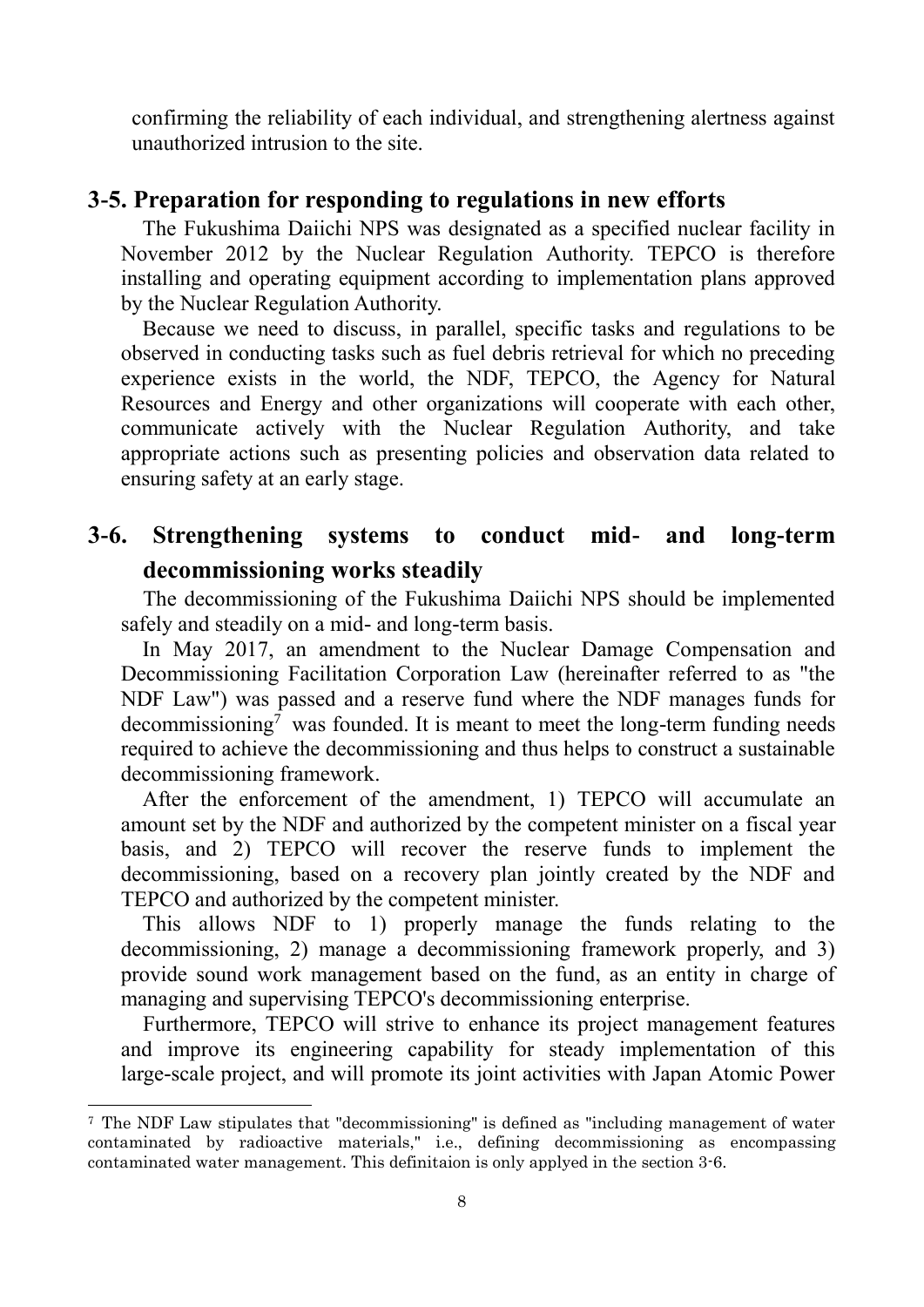Co. Inc. and cooperate with the NDF, government agencies, and related contractors to establish a decommissioning framework that relies on concerted efforts throughout Japan.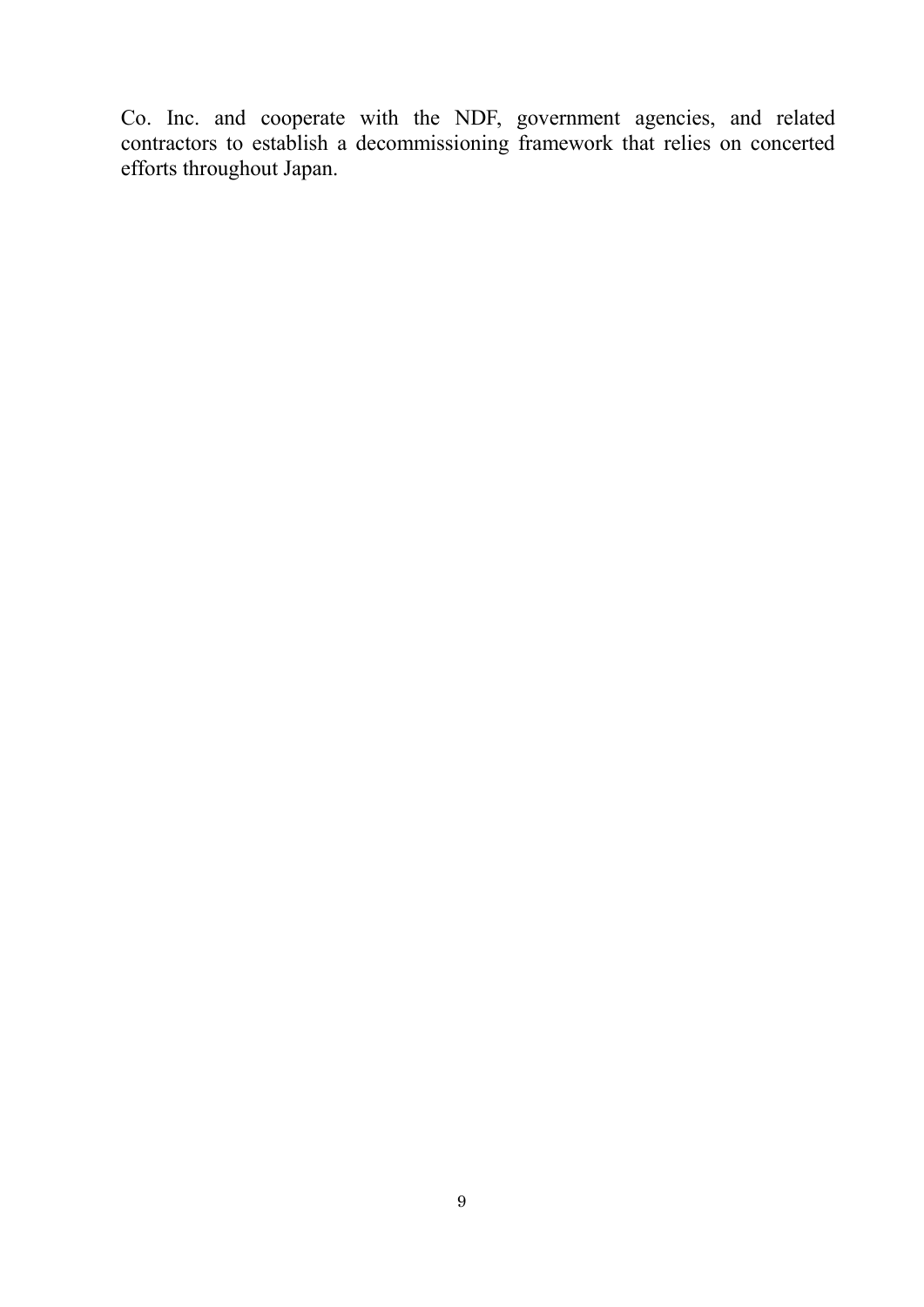## <span id="page-10-0"></span>**4. Specific mid- and long-term measures**

The Mid-and-Long-Term Roadmap has been developed based on findings currently available and analysis of the situation of each reactor unit. The processes and tasks in the Mid-and-Long-Term Roadmap, which have been developed in consideration of the current risk levels or appropriate timing of implementation, are subject to change in light of future site conditions, progress in decommissioning and contaminated water management, and research and development (R&D) results. While giving the highest priority to safety and gaining the understanding of local citizens and the public at large, we will continuously verify and review the roadmap.

## <span id="page-10-1"></span>**4-1. Phases defined in the Mid-and-Long-Term Roadmap**

- [Phase 1] From the completion of Step 2 (December 2011) to the start of fuel removal from the spent fuel pool of the first implementing unit (target period: within two years from the completion of Step 2)
	- ・ This phase ended on November 18, 2013, when fuel removal from the spent fuel pool of Unit 4 began.
- [Phase 2] From the end of Phase 1 to the beginning of fuel debris retrieval from the first implementing unit (target period: within 10 years from the completion of Step 2)
	- ・ Toward fuel debris retrieval, many R&D activities will be conducted in full swing during this phase, and preliminary engineering will be conducted based on a policy on fuel debris retrieval. Also, treatment of stagnant water in buildings and fuel removal from the spent fuel pools will progress.
	- ・ In view of clarifying the control of progress during this phase, milestones (main target processes) will be set up (see Table 1) to show comprehensively the progress of decommissioning processes according to the Mid-and-Long-Term Roadmap.

[Phase 3] From the end of Phase 2 to the completion of decommissioning (target period: 30 to 40 years from the completion of Step 2)

- $\cdot$  Implementation phase from fuel debris retrieval<sup>8</sup> to the completion of decommissioning
- ・ At the beginning of Phase 3, small-scale fuel debris retrieval from the first

 $\overline{a}$ 

<sup>8</sup> The following work is called "fuel debris retrieval": the work to take out fuel debris generated due to core damage in Units 1 to 3 and subordinate necessary works to take out structures from the nuclear reactors. Beginning with small-scale retrieval that is started earlier than any other process based on the policy on fuel debris retrieval, there will be a series of working processes that are to be conducted integrally with internal investigation and on a step-by-step basis.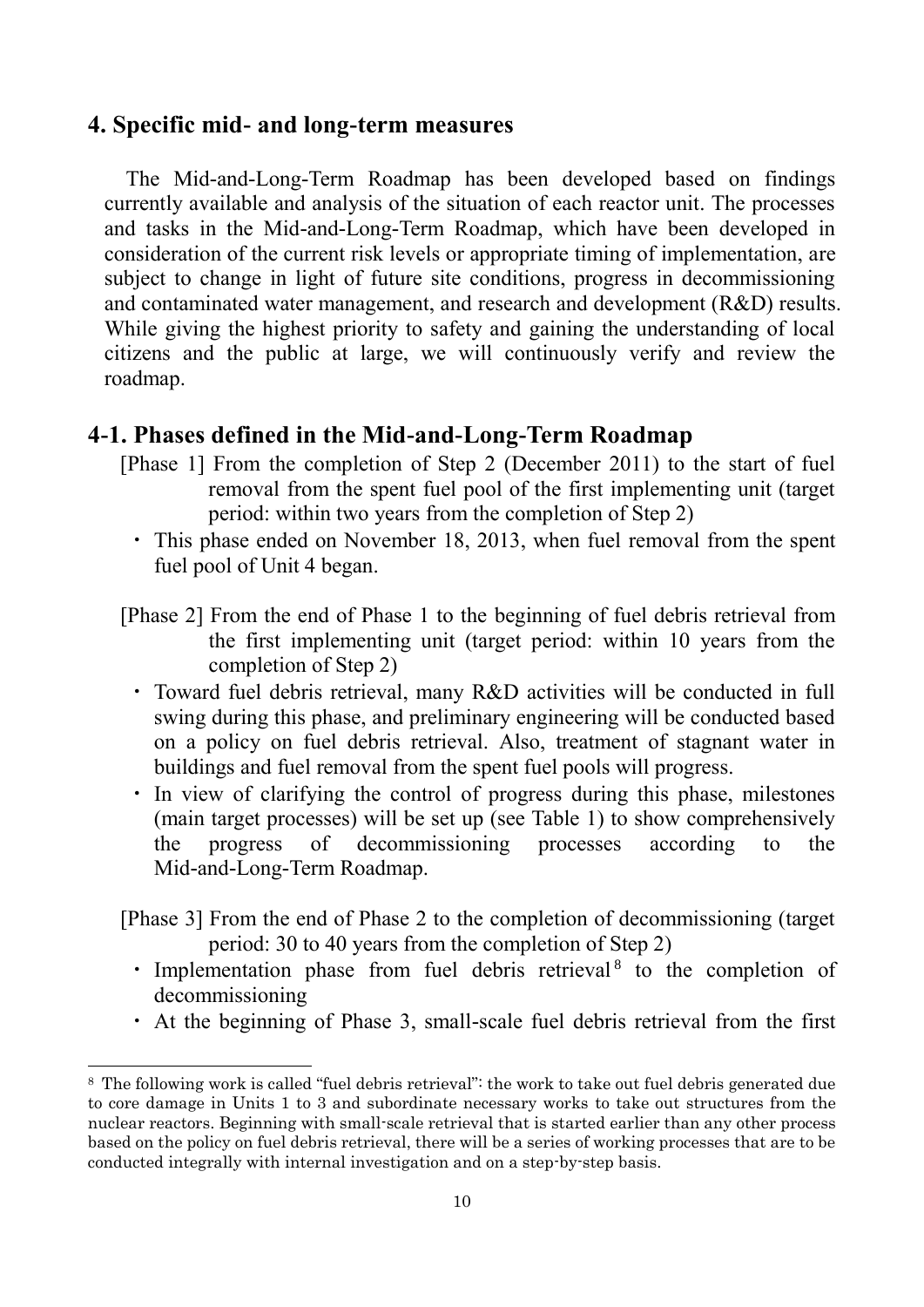unit will begin, and preparations for enlarging the scale of retrieval will proceed concurrently.

# Table 1: Milestones (main target processes) in the Mid-and-Long-Term Roadmap

| Area                                                                                  | <b>Description</b>                                                                                                 | Timing                    |  |  |
|---------------------------------------------------------------------------------------|--------------------------------------------------------------------------------------------------------------------|---------------------------|--|--|
| 1. Contaminated water management                                                      |                                                                                                                    |                           |  |  |
| Reduction of contaminated water generation to about 150 $\text{m}^3$ / day            |                                                                                                                    | Within 2020               |  |  |
| All purified water by purification equipment etc. is sotred in welding type tank      |                                                                                                                    | FY2018                    |  |  |
| Completion of                                                                         | 1 Separation of the penetrations between Units 1 and 2 and<br>between Units 3 and 4                                | Within 2018               |  |  |
| stagnant water<br>treatment                                                           | 2 Reduction of radioactive materials in stagnant water in<br>buildings up to about one tenth of the end of FY 2014 | FY2018                    |  |  |
|                                                                                       | <b>30 Completion of treatment of stagnant water in buildings</b>                                                   | Within 2020               |  |  |
| Fuel removal from spent fuel pools<br>2.                                              |                                                                                                                    |                           |  |  |
| 1) Start of fuel retrieval from Unit 1                                                |                                                                                                                    | Estimate                  |  |  |
|                                                                                       |                                                                                                                    | FY2023                    |  |  |
| 2 Start of fuel retrieval from Unit 2                                                 |                                                                                                                    | <b>Estimate</b><br>FY2023 |  |  |
| 3 Start of fuel retrieval from Unit 3                                                 |                                                                                                                    | <b>Mid FY2018</b>         |  |  |
| <b>Fuel debris retrieval</b><br>3.                                                    |                                                                                                                    |                           |  |  |
| Determination of fuel debris retrieval methods for the first implementing unit<br>(1) |                                                                                                                    | FY2019                    |  |  |
| 2 Start of fuel debris retrieval at the first implementing unit                       |                                                                                                                    | Within 2021               |  |  |
| 4.<br><b>Waste management</b>                                                         |                                                                                                                    |                           |  |  |
| Technical prospects concerning processing/disposal policies and their safety          |                                                                                                                    | Around<br>FY2021          |  |  |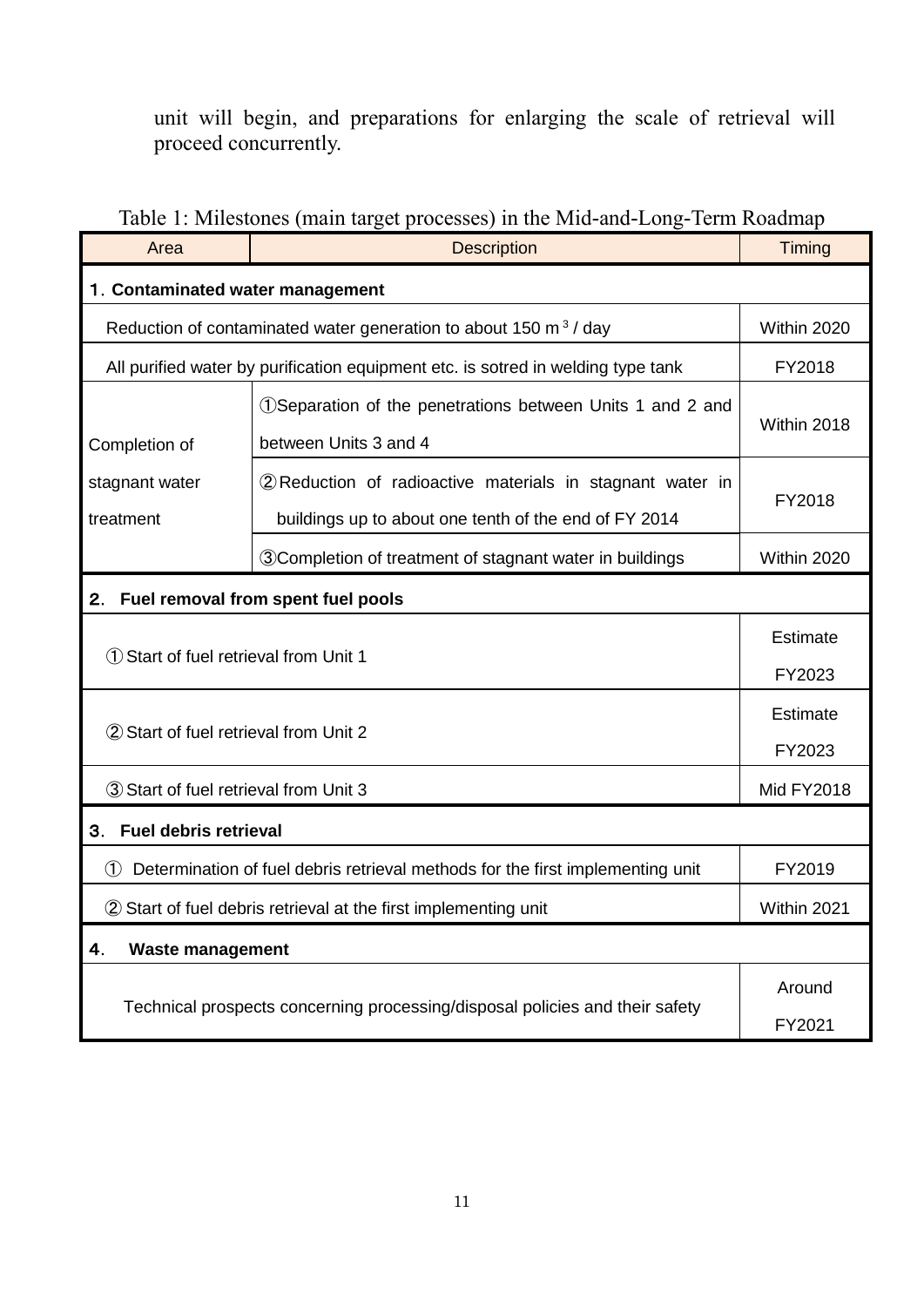#### <span id="page-12-0"></span>**4-2. Contaminated water management**

**(1) Implementation of contaminated water management based on three principles**

Multilayered, preventive measures have been taken based on the three principles on the issue of contaminated water ("Removing" the contamination source, "Isolating" groundwater from the contamination source, and "Preventing leakage" of contaminated water) presented in the "Basic Policy for the Contaminated Water Issue at TEPCO's Fukushima Daiichi NPS" determined in September 2013 and the "Additional Measures for the Decommissioning and Contaminated water Issues at TEPCO's Fukushima Daiichi NPS" determined in December 2013.

Necessary measures will continue to be taken according to the progress of our efforts, and such measures will be continued and managed properly to ensure that they will be put into effect.

#### 1) "Removing" the contamination source

-

Water that has been treated by purification systems<sup>9</sup> will be treated again as necessary with multi-nuclide removal equipment, and additional effective doses at the site boundary due to radioactive materials from the entire facility will be maintained under 1 mSv/yr.

We will also continue to try to improve the performance of the multi-nuclide removal equipment.

We have conducted a technical assessment of how water stored after purification by the multi-nuclide removal equipment has been handled, for each choice of disposal method. In addition to technical points of view, we will continue comprehensive considerations, including from social standpoints to address such issues as harmful rumors.

#### 2) "Isolating" groundwater from the contamination source

We will properly operate the groundwater bypass that has been in service since May 2014, while monitoring groundwater levels and water quality.

We will continue operating the subdrainage that has been in service since September 2015, while improving its pumping and processing capability for increased reliability.

Freezing of the land-side impermeable walls (frozen soil walls) has been completed on the sea side and we are starting to see their effects such as a decrease in amount of groundwater pumped up from the revetment area. We will proceed freezing of unfrozen parts on the mountain side, complete construction

<sup>9</sup> Referring to a multi-nuclide removal equipment, additional multi-nuclide removal equipment and high-performance multi-nuclide removal equipment (hereinafter referred to as "multi-nuclide removal equipment"), as well as a mobile strontium removal system, RO-concentrated water treatment equipment, cesium adsorption system and second cesium adsorption system.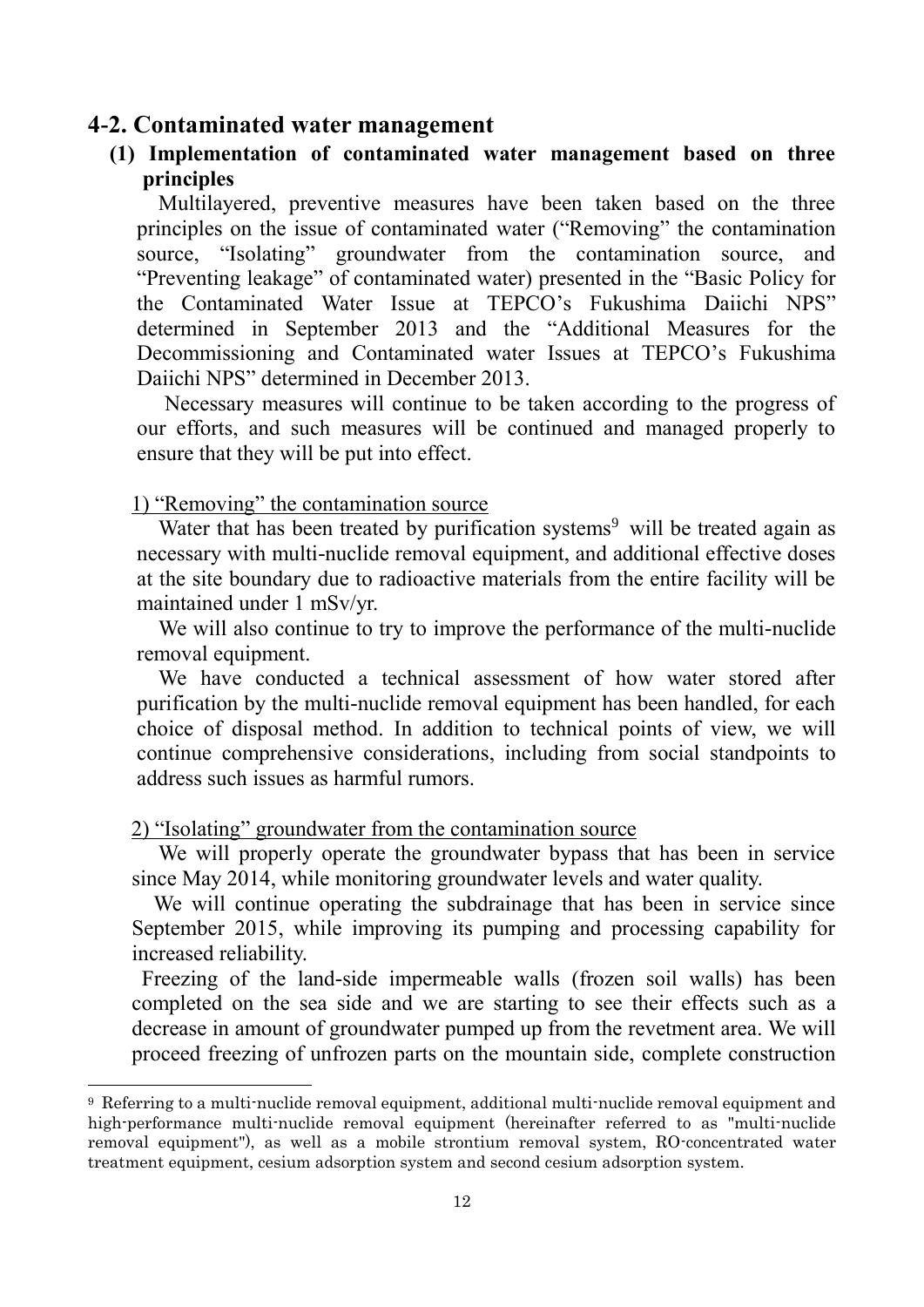of the walls rapidly, and use them effectively.

We will use the subdrainage and the land-side impermeable walls integrally to lower the level of groundwater in and around buildings as much as possible for stable management.

In addition, we will continue our measures against rainfall infiltration, starting with site pavement (facing). For the remaining areas on the sea side (outside of the land-side impermeable walls) of Units 1 to 4, site pavement will be provided as much as possible for the areas around the buildings, face of the slope between the area around the buldings and revetment area to maintain and improve our preventive measures for rainwater infiltration. Especially, we will manage properly the face of the slope and revetment area with the measures against rainfall infiltration by 2020. We will also implement preventive measures to rainwater penetration, such as removing rubble from the roofs of reactor and turbine buildings and waterproofing the roofs.

These efforts will help to suppress generation of contaminated water as a whole<sup>10</sup> by 2020, including water (including rainwater of average rainfall) flowing into buildings and the amount transferred from the ground 4m above sea level, thereby reducing the total amount of contaminated water to about  $150m<sup>3</sup>$ par day,.

3) "Preventing leakage" of contaminated water

-

Stagnant water in buildings will be prevented from flowing out of the buildings by maintaining the water level in the buildings at levels lower than the surrounding groundwater levels.

Within FY2018, welded-joint tanks are used to store the entire amount of water purified by the purification systems. Flanged tanks that will be used before this storage is completed will be replaced to welded-joint tanks one after another with sealant protection and will undergo inspection and integrity assessment. We also plan to secure the required tank capacity by providing additional welded-joint tanks and scaling up or replacing the existing tanks $^{11}$ .

In regards to ground stabilization using sodium silicate which was completed in March 2014 and the sea-side impermeable walls completely closed in October 2015, we will continue to conduct equipment maintenance and monitoring of the groundwater and the inside of the port.

<sup>10</sup> Contaminated water is increasing because of rainwater and groundwater flowing into buildings, and because part of the groundwater pumped up from the ground 4m above sea level is transferred into buildings and water used in decommissioning activities (e.g. sprinking the operating floors, transferring stagnant water in trenches) is transferred into buildings. The Mid-and-Long-Term Roadmap revised in June 2015 set the goal of reducing the amount of inflow into the buildings to less than 100m<sup>3</sup> by the end of FY2016, which has been almost achieved.

<sup>&</sup>lt;sup>11</sup> Based on current simulations, we expect to be able to secure a capacity of about 1,370,000 tons by 2020.(The figure may be revised depending on how much we will be able to reduce the rate of generation of contaminated water and such factors as rainfall).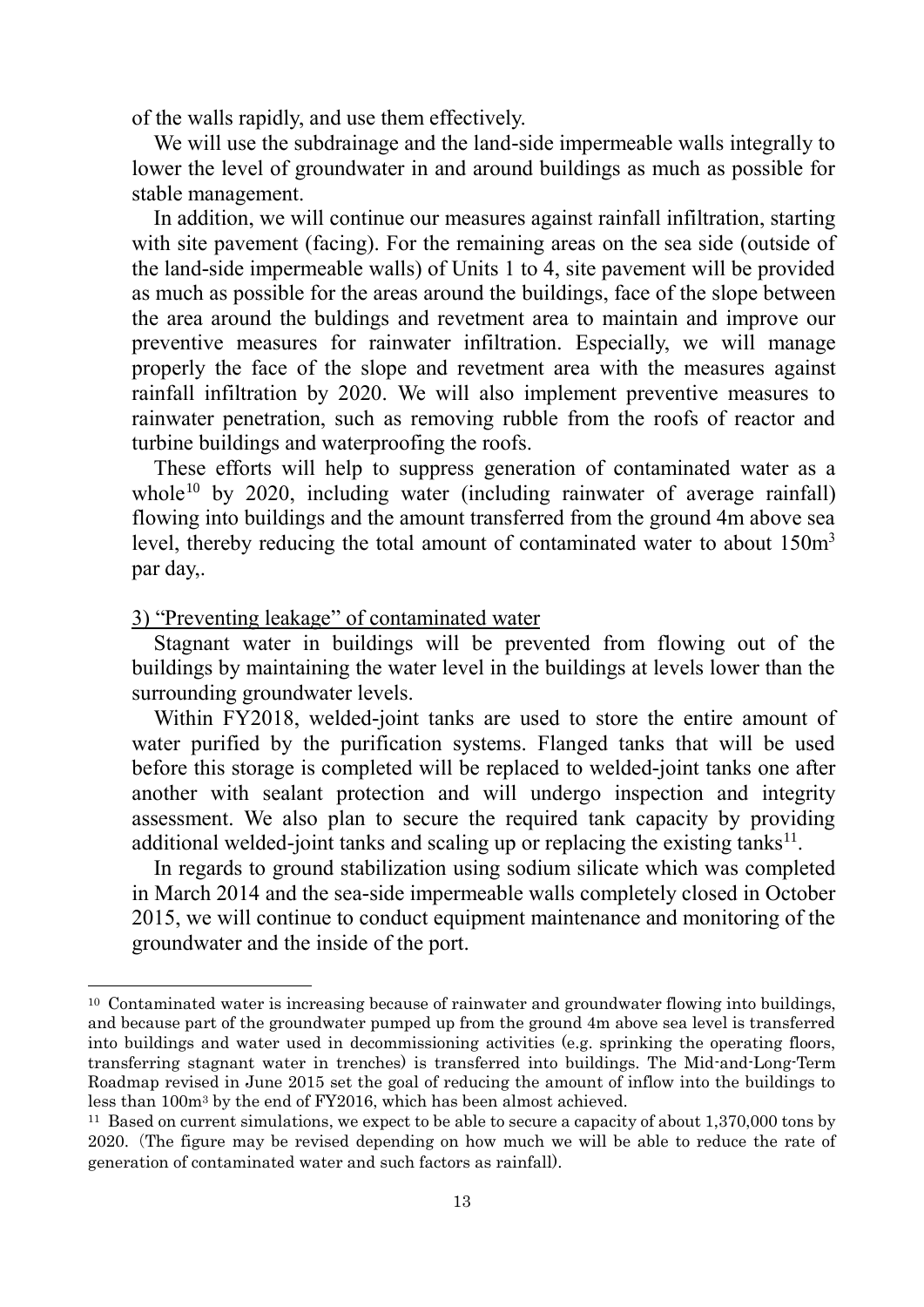#### **(2) Measures toward completion of stagnant water treatment**

The water level within the buildings will be lowered as groundwater levels are lowered by the effects of the subdrain, the land-side impermeable walls (frozen soil walls) and site pavement. While the above process is being conducted, the inflow of groundwater will be controlled as we take measures to maintain the difference in the level between stagnant water in the buildings  $12$  and groundwater and to prevent the stagnant water in the buildings from leaking out.

The part of the floor faces that will be separated from the reactor building and exposed along with decreasing the level of stagnant water in the buildings will be kept exposed by pumping up rainwater that flows in and providing water leak blockage at building connections, while controlling dust inside the building.

At Units 1 to 3, where circulation water is being injected, a circulation water system from which turbine buildings are separated will be developed and measures such as lowering the water level in a reactor building will be taken to create a situation in which stagnant water will not flow out of the reactor building into another building.

In accordance with such a scenario, the water level within the buildings will be sequantially lowered according to the floor level to separate the penetrations between Units 1 and 2 and between Units 3 and 4 with in FY 2018.

We plan to reduce the amount of radioactive materials in the stagnant water in the buildings to about one tenth<sup>13</sup> of FY2014 year end levels within FY2018 and complete the process within 2020 through these efforts $14$ .

## <span id="page-14-0"></span>**4-3. Fuel removal from spent fuel pools<sup>15</sup>**

#### **(1) Fuel removal from spent fuel pools**

1) Unit 1

 $\overline{\phantom{a}}$ 

Fuel in the spent fuel pool of Unit 1 is stably managed in the state where the amount of decay heat generation gradually decreases and the cooling state is maintained by heat removal management. Toward removing fuel, we have already completed dismantling the roof and wall panels of its building covers, columns and beams and are now in the process of adding working platforms on the east, west and south sides of the building as measures against the fall of rubble, and installing wind fencing.

To prepare for the planned rubble removal, we are currently investigating the

<sup>12</sup> Refer to stagnant water in the Unit 1 to 4 buildings, high-temperature incinerator (HTI) building, process buildings and seawater piping trenches.

<sup>13</sup> In the Mid-and-Long-Term Roadmap revised June 2015, we have decided to halve in FY2018 compared with the end of FY2014, which is almost achieved.

<sup>&</sup>lt;sup>14</sup> The floor faces of the buildings other than the reactor building will be exposed and the water level within the reactor building lowered to no more than T.P. 1.1m. (Stagnant water will continue to exist in the reactor building as circulation water is injected into the reactor building for cooling). <sup>15</sup> Removal of fuel from the spent fuel pools of Units 1 to 4 is referred to as "fuel removal."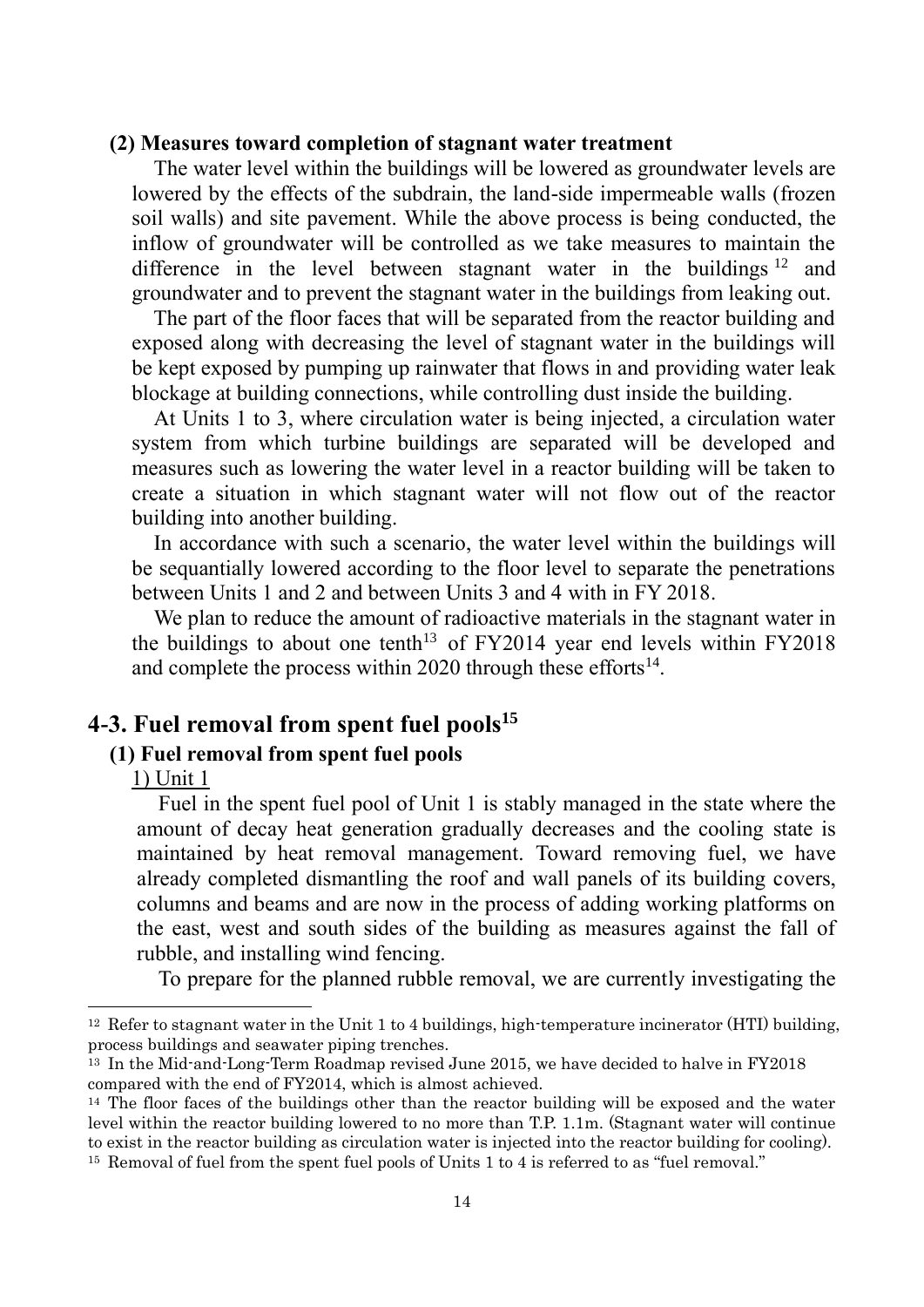situation in the upper part of the operating floor. Many new things have come to light concerning the situation at the top of the operating floor, such as an overhead crane under the collapsed roof and a fuel exchanger at risk of dropping into the spent fuel pool at the time of removing rubble, the well plugs are out of position, the dose near the well is high, etc.

We will create a new plan so as to not increase safety risks to the local citezens, environment and workers based on the newly found situations and implement rubble removal while taking thorough measures to prevent dispersion of radioactive materials. We will take measures against the fall of rubble during rubble removal and exercise care in carrying out tasks while implementing measures for dust, decontamination and shielding. Further, we will additionally take measures to deal with the well plugs that have been found to be displaced.

Even after rubble removal is started, the condition of rubble and the spent fuel pool will be investigated if necessary and the work plans and processes will be reviewed continuously.

A fuel removal cover and fuel handling equipment will be installed thereafter and fuel removal will be carried out (See Figure 1).

Before starting fuel removal, operational risk assessment and management will be conducted to ensure that thorough safety measures including prevention of dispersion of radioactive materials will be put into place. The start timing of fuel removal is targeted for FY 2023.



Figure 1: Fuel handling equipment of Unit 1 (conceptual illustration)

#### 2) Unit 2

Similar to other units, the amount of decay heat generated in the spent fuel pool of Unit 2 is gradually decreasing. The cooling state is maintained by the heat removal management and is stably managed. In addition, Unit 2 was not affected by hydrogen explosion, and the soundness of the building was maintained.

For Unit 2, we completed installing a working platform for providing access to the operating floor, after conducting additional investigation for reducing the concentration of radioactive materials in the port during rainfall and measures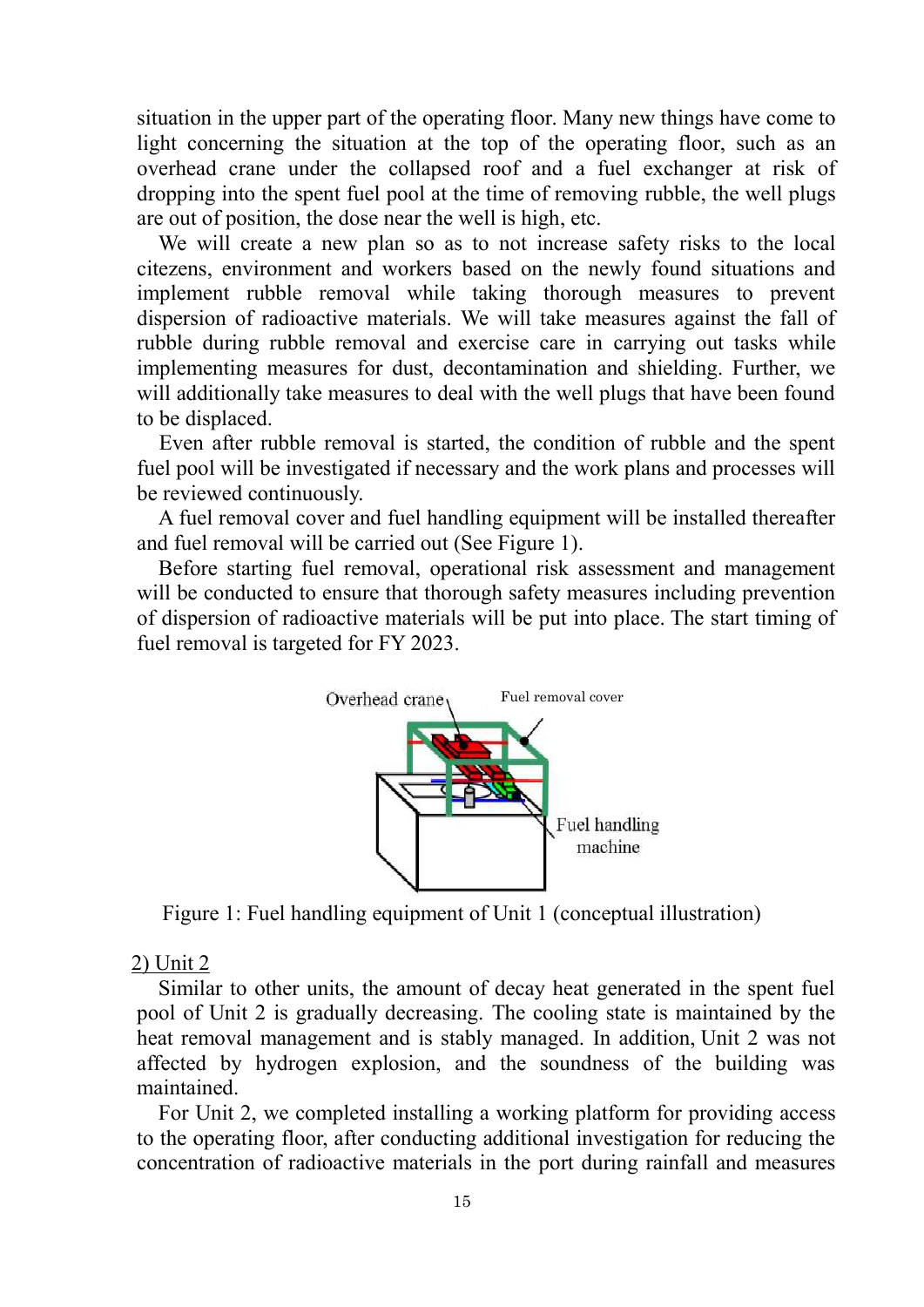therefor as part of preparation activities for the working area around the reactor building for fuel removal.

As a result of the analysis of the rubble on the operating floor, it turned out that it was necessary to monitor the dose in detail.

For removal, the upper part of the building's operating floor will be totally dismantled. Before dismantling, we will investigate the dose and dust concentration etc. of the operating floor and thorough measures will be taken to prevent dispersion of radioactive materials so not to increase safety risks for local citizens, the surrounding environment, and workers. In addition, the working plan and processes will be continuously reviewed as risk management is conducted regarding the methods of dismantling the roofs and upper sections of the building's walls, decontamination and shielding, to ensure that sufficient care is exercised in doing the tasks.

Also, in parallel with the investigation of the operating floor and implementation of necessary countermeasures, we will improve the environment around Unit 2 (disassembly of Unit No. 1 and No. 2 exhaust pipe and measure to prevent sea contamination etc.). This optimizes the entire decommissioning work.

After dismantling of the upper part of the operating floor, fuel handling equipment will be installed in order to be ready to start fuel removal. The start timing of fuel withdrawal is targeted at FY 2023<sup>16</sup>.

Since it is reasonable to determine the type of container for use in fuel removal in consideration of the time to start fuel removal and conditions under which debris retrieval will be carried out, the following two plans will be examined to choose between: Plan 1: share the same container for fuel removal and fuel debris retrieval at the appropriate timing; and Plan 2: install respective containers separately (See Figure 2).



Figure 2: Fuel handling equipment of Unit 2 (conceptual illustration)

-

<sup>&</sup>lt;sup>16</sup> If we decide to use Plan  $(D(\text{sharp the same container for fuel removal and fuel debris retrieval)$ at the appropriate timing), the time to start fuel removal will be targeted for FY2024.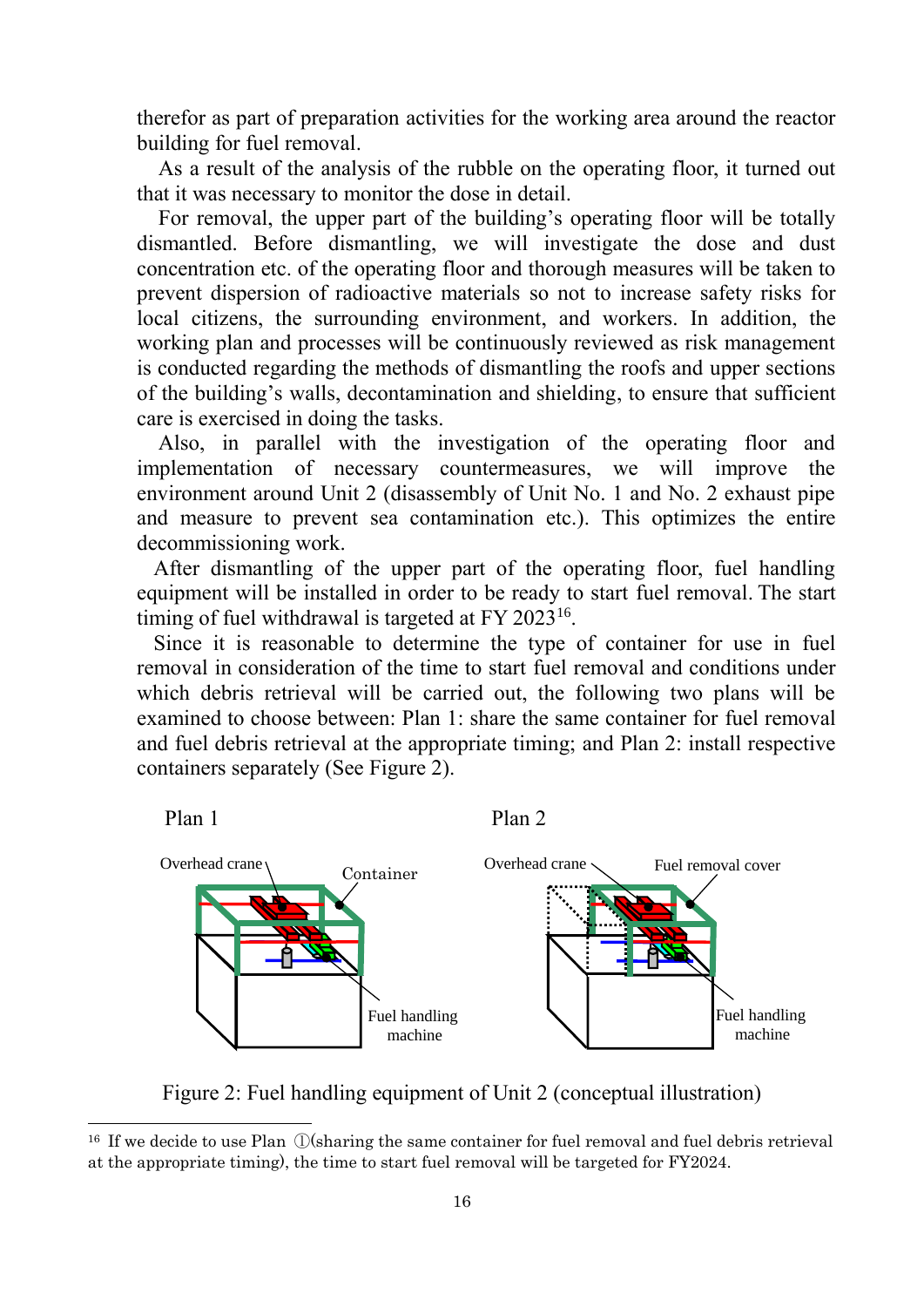3) Unit 3

We completed decommissioning and shielding the operation floor in order to reduce radiation doses to workers.

We will start fuel removal around the middle of FY2018 after installation of a fuel removal cover and fuel handling equipment (See Figure 3).





We will implemente the above work and aim for completion of fuel removal from spent fuel pools of Units 1 to 3 (see Fig. 4).



Figure 4: Plan of fuel removal from spent fuel pools of Units 1 to 3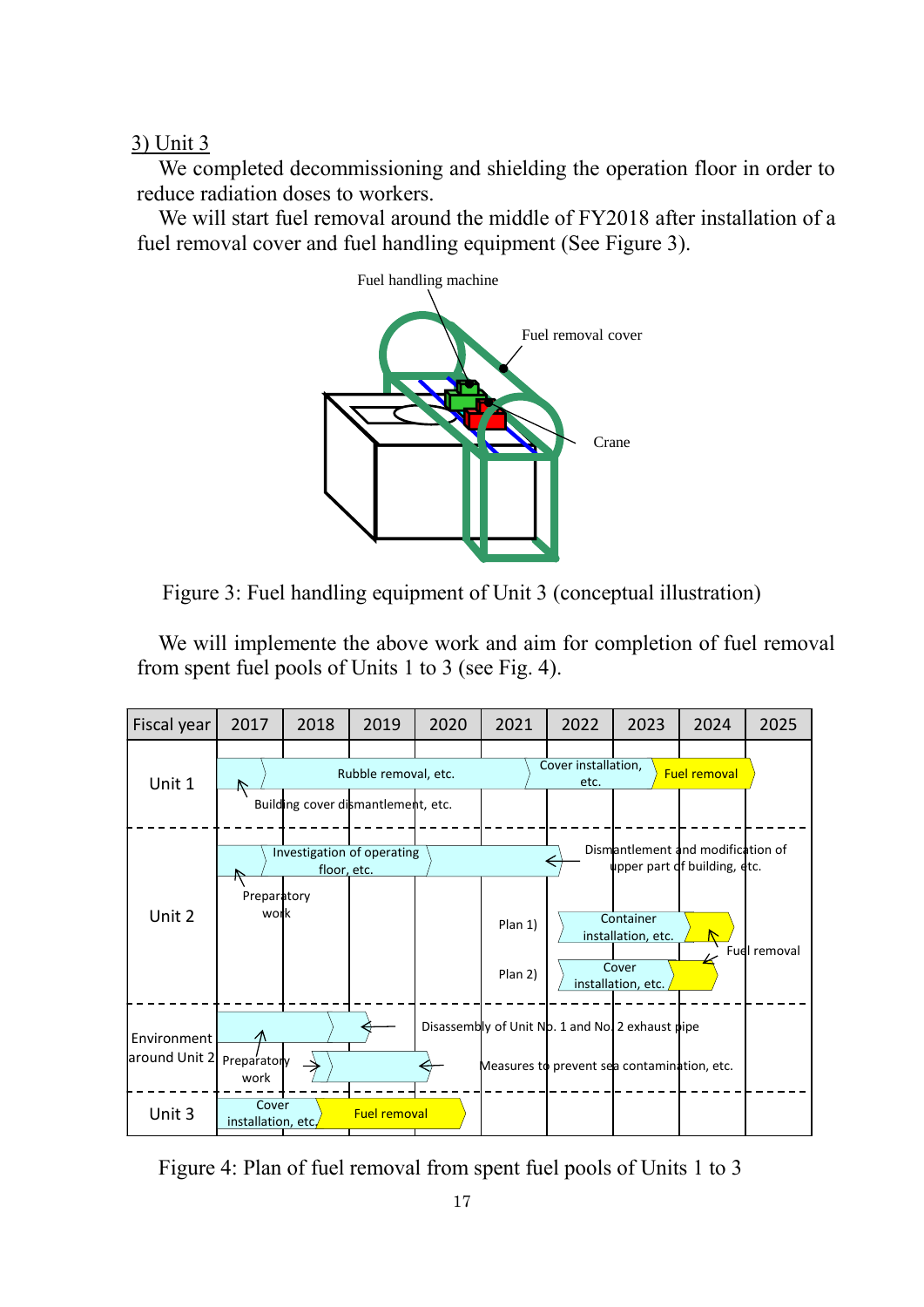Measures will be taken to prevent trouble related to large cranes that would have a huge impact on the entire work process, including introducing new large cranes or spare cranes, getting the maintenance yard ready for use, providing more maintenance personnel or providing resident maintenance personnel, overhauling, etc.

#### 4) Unit 4

Fuel removal was completed in December 2014.

#### 5) Units 5 and 6

The integrity of buildings and equipment is maintained in Units 5 and 6. These units are exposed to a lower risk of tsunami because of a higher site altitude than that of Units 1 to 4, and it is possible to conduct emergency operations in the buildings because of lower dose rates inside the buildings. For the time being, therefore, fuel will be stored appropriately in the spent fuel pools of Units 5 and 6. Fuel removal will be conducted later on within a scope that will not affect the operations at Units 1 to 3.

#### **(2) Handling of removed fuel**

Fuel removed from the spent fuel pools of Units 1 to 4 will be stored in a common pool appropriately for the time being. In view of maintaining the capacity of the common pool, the fuel stored in the common pool will be transferred to a dry cask temporary storage facility. At the same time, long-term integrity of the fuel removed will be evaluated and future treatment will be discussed; based on such investigation, future treatment and storage methods will be decided in around FY2020.

## <span id="page-18-0"></span>**4-4. Fuel debris retrieval**

 $\overline{\phantom{a}}$ 

#### **(1) Policy on fuel debris retrieval**

Regarding fuel debris retrieval, we will base our future efforts on the "Policy on Fuel Debris Retrieval" described below, while also examining the feasibility assesment of the methods the NDF used in its technical strategic plan<sup>17</sup> and suggestions based on it. While it is important to mitigate as early as possible a variety of risks resulting from the presence of the fuel debris, there is still only a limited amount of information about fuel debris and a limited amount of the technical development necessary for fuel debris retrieval. Therefore, seeing that there is still much uncertainty for us to consider retrieving the fuel debris now, we will constantly review our plan in consideration of new findings from

<sup>&</sup>lt;sup>17</sup> Referring to the "Technical Strategic Plan 2015 for Decommissioning of the Tokyo Electric Power Company's Fukushima Daiichi Nuclear Power Station" and future revised versions of the Plan.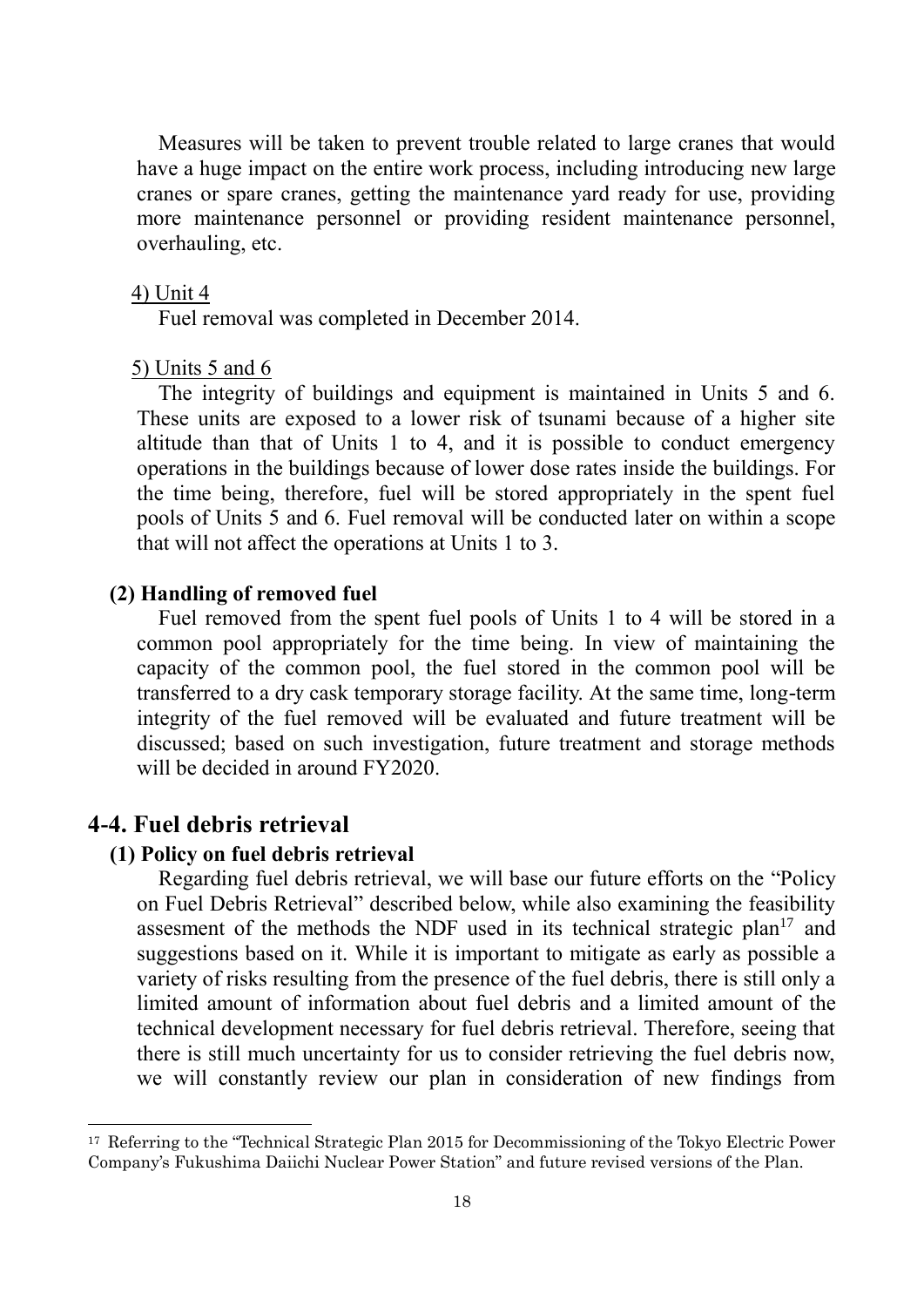investigation and analysis and field work.

#### 1) Step-by-step approach

We will adopt a step-by-step approach wherein we will set the method of fuel debris retrieval to be started first in order to reduce risks at an early stage and will adjust our direction flexibly based on information that comes out as retrieval proceeds.

Fuel debris retrieval, the investigation inside the primary containment vessel, and the investigation inside the reactor pressure vessel will be performed in a coordinated, integrated manner. The fuel debris retrieval starts from a small-scale task and the scale of retrieval will be stepped up as we review our operations flexibly based on new findings obtained from the nature of the fuel debris and working experience.

#### 2) Optimization of entire decommissioning work

We will examine fuel debris retrieval as a comprehensive plan aimed at total optimization, from preparation to cleanup through retrieval work, discharge, processing and storage, including coordination with other construction work at the site.

#### 3) Combination of multiple methods

-

We will combine optimum retrieval methods suitable for the part of each unit where fuel debris is expected to be present, instead of making an assumption that all the fuel debris is to be taken out using a single method.

At present we will examine how to combine methods from an accessibility standpoint, assuming that access is made to the bottom of the primary containment vessel from the side and that access is made to the inside of the reactor pressure vessel from the upper part of the vessel.

#### 4) Approach focused on partial submersion method

Given the technical difficulty of stopping leaks at the upper of the primary containment vessel  $18$  and expected radiation doses during work, the full submersion method is technically difficult at present, so we will base our efforts on the partial submersion method that is more feasible.

However, given the advantages of the total submersion method, such as being effective in providing shielding against radiation, we might consider adopting the full submersion method in the future depending on the progress of R&D.

#### 5) Prioritizing fuel debris retrieval by access to the bottom of the primary

<sup>18</sup> The primary containment vessel has a number of lines leading to the outside of the vessel, so submerging the inside of the vessel requires the lines at altitudes higher than the first floor of the reactor building to be repaired or sealed against leaks.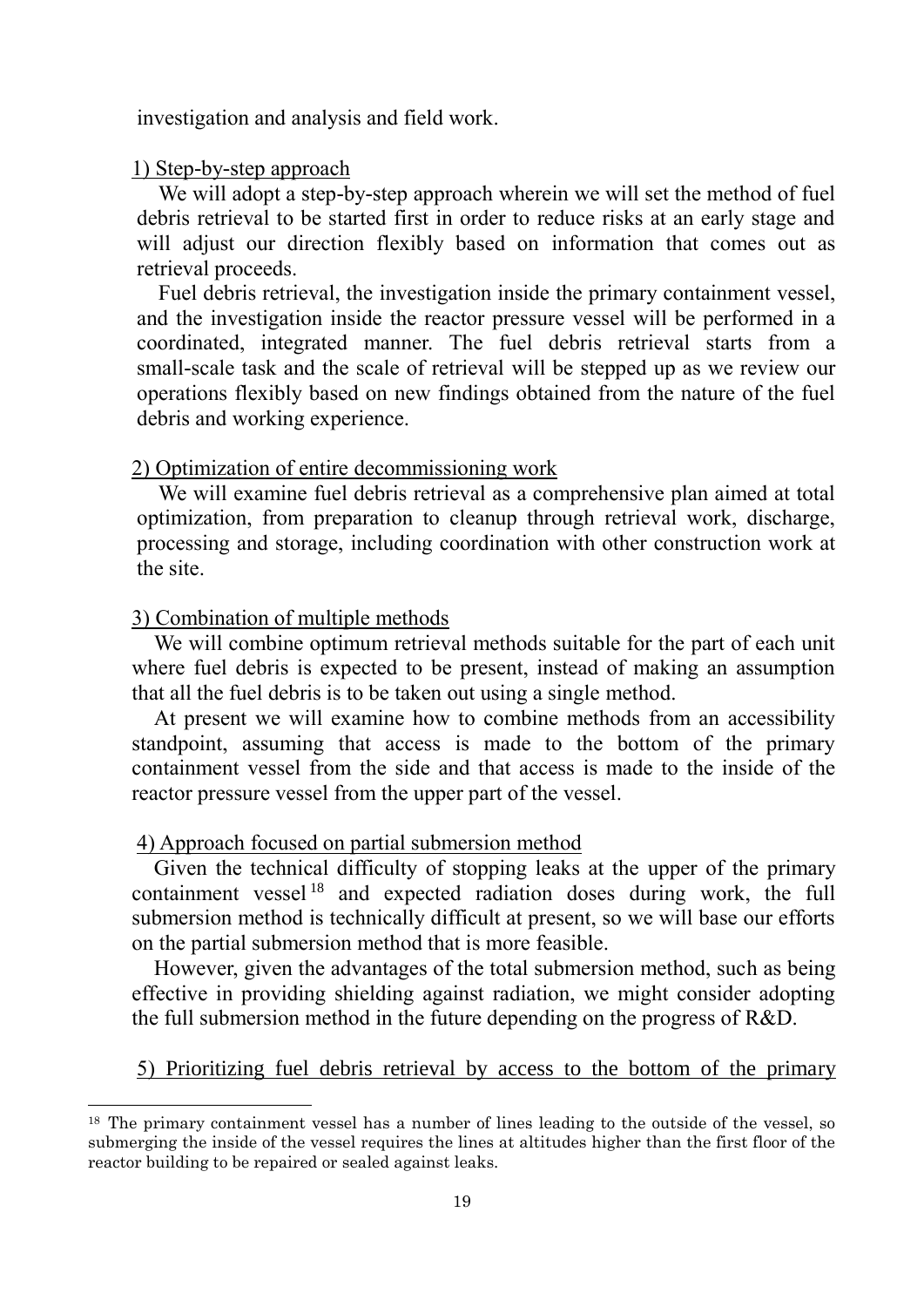containment vessel from the side

According to an analysis, fuel debris is expected to be present in both the bottom of the primary containment vessel and the inside of the reactor pressure vessel of each unit, although their distribution varies among the units. In view of rapidly mitigating risks from fuel debris while minimizing any increase in risks that might be caused by retrieval, we will prioritize retrieval of fuel debris in the bottom of a primary containment vessel by access from the side by taking the following into account.

- The bottom of the primary containment vessel is most accessible and a certain amount of knowledge about it has already been accumulated through the investigation inside the primary containment vessel;
- There is a possibility that fuel debris retrieval could be started earlier;
- Fuel debris retrieval could be performed at the same time as spent fuel removal.

#### **(2) Immediate actions to be taken based on policy on fuel debris retrieval**

Based on the policy on fuel debris retrieval, TEPCO will start preliminary engineering<sup>19</sup> and we will continually conduct internal investigation, and speed up and prioritize R&D.

#### 1) Implementation of preliminary engineering

 $\overline{\phantom{a}}$ 

In order to find out how the results of R&D so far, such as a conceptual examination of the fuel debris retrieval system, are actually applicable to field work, as a preparation for actual retrieval work, we will determine the details of actual work processes for fuel debris retrieval.

When examining applicability to field work, we will minimize reworking from the basic design, e.g. by examining the applicability after due consideration of the site conditions, regarding the ease of maintenance, layout and traffic line of the facility needed for fuel debris retrieval. We will also review the method of fuel debris retrieval as necessary based on the results of the preliminary engineering.

#### 2) Continued internal investigation and speed-up and prioritization of R&D

To start fuel debris retrieval, we will continually conduct internal investigation and speed up and prioritize necessary R&D.

We will conduct meticulous internal investigations in which we will use larger measuring instruments than in the investigations inside the primary containment vessel so far. We will also develop methods for investigation inside the reactor pressure vessel.

<sup>19</sup> Examination of engineering aspects for preliminarily determining the feasibility of construction work prior to basic designing that is normally carried out first for construction work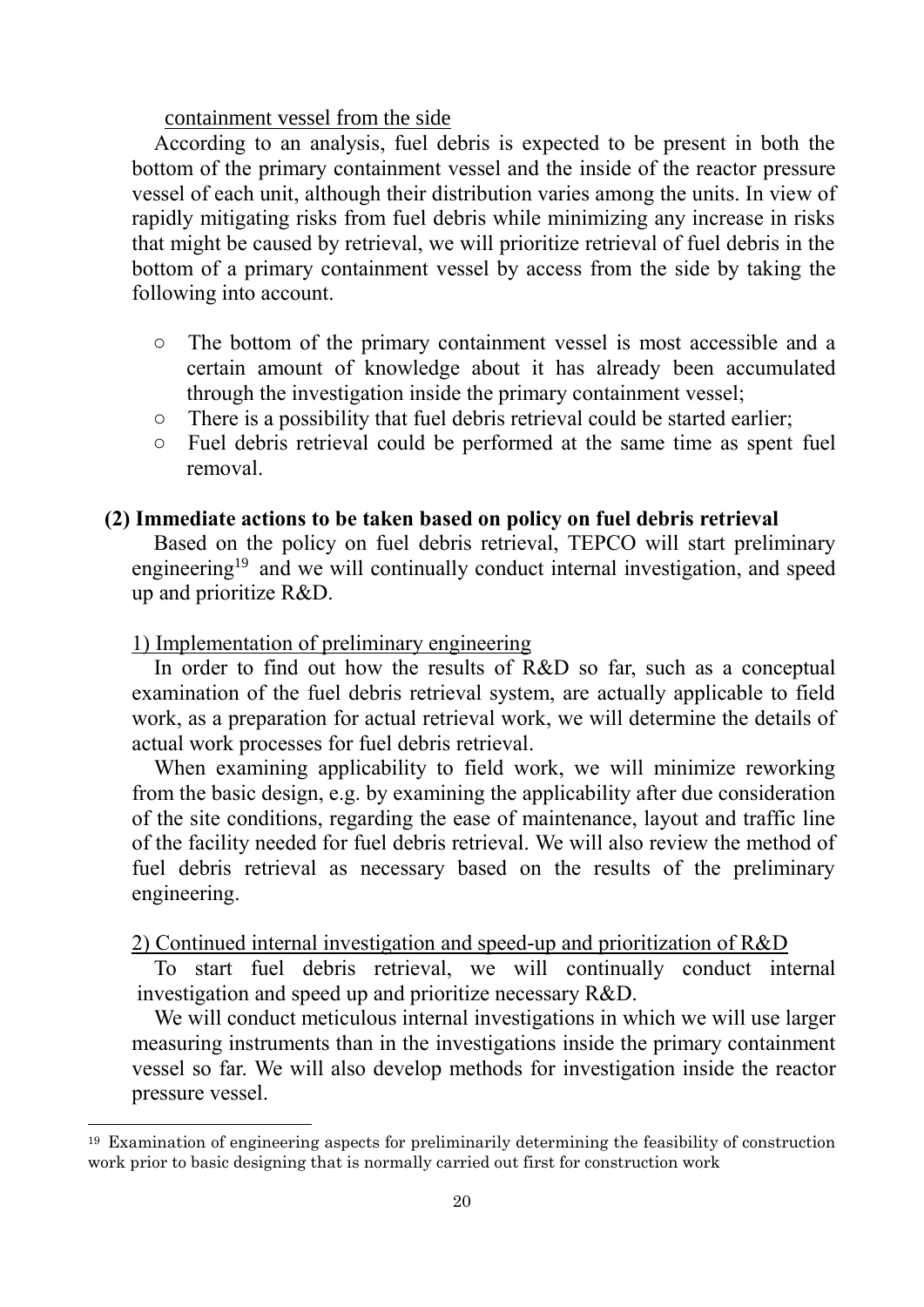In order to realize the partial submersion method, we will develop a management system (negative pressure management system or circulation cooling system) for sealing radioactive materials. We will also develop techniques for stably controlling water levels as there is the need to properly set the level of water at the bottom of the primary containment vessel according to the condition of each unit even when the partial submersion method is applied.

To enable accessing fuel debris from the side, radiation doses at the workplace need to be reduced from the begining. In particular, Units 1 and 3 have high radiation doses on the first floor of the reactor building compared to Unit 2, remote control will be used to further reduce radiation doses during work.

For Unit 3, an access route for fuel debris retrieval will be established, e.g. by lowering the current water level in the primary containment vessel so that access from the side is enabled.

Further, a technique for securing the confinement of radioactive materials by connecting airtight cells to the sides of the primary containment vessel will be established.

In addition, we will prepare a system for containing, transferring and storing fuel debris which will determine the operating efficiency of fuel debris retrieval, and conduct R&D for wastes resulting from the retrieval work.

Regarding the method of fuel debris retrieval for the first unit to begin the operation, which will start within 2021 by determining the method of containing, transfer and storage (by FY2019) after due consideration of the results of the preliminary engineering and R&D. Starting from a small scale, the retrieval work will be scaled up in steps while flexibly adjusting the direction based on gradually obtained information. We will build an approach to safeguard against fuel debris before retrieval and storage.

A processing and disposal method of retrieved fuel debris should be decided in Phase 3 after the start of fuel debris retrieval, while pushing ahead with a study of necessary technologies with an eye to active use of facilities, now under design, for analysis and research of radioactive materials.

## <span id="page-21-0"></span>**4-5. Waste management**

In accordance with the basic policies below, nationwide concerted efforts will be devoted to management of solid waste, with each relevant organization playing their respective role. To carry out this, the NDF is playing a central role in conducting an expert study on integrated measures, including characterization, processing and disposal of solid waste.

Solid waste management should be implemented thoroughly, with containment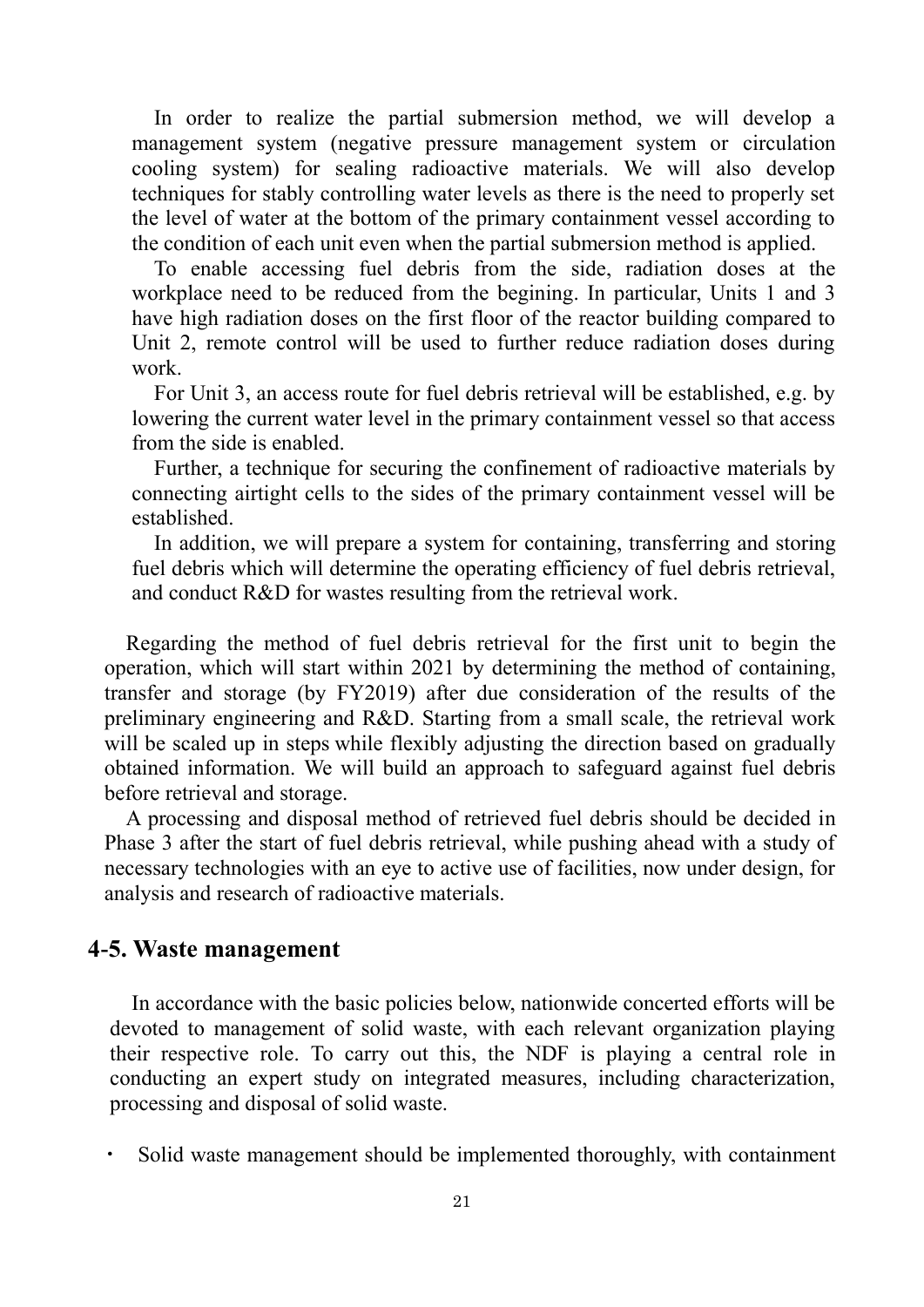and isolation of radioactive materials to prevent their dispersion/leakage and human access to them, in order not to cause harmuful radiation exposure.

- ・ The amount of solid waste generated by decommissioning is reduced as much as possible in order to ease the burden of solid waste management20.
- ・ To proceed with study on processing and disposal method of solid waste, characterization of solid waste such as nuclide composition and radioactive concentration is needed. In addition to the fact that solid waste of the Fukushima Daiichi NPS is large in volume, and have varied nuclide compositions, it is necessary to address an increase in the number of analysis samples and proceed their characterization properly.
- ・ To dispose of solid waste, it is essential to understand the volumes and characteristics of the solid waste, and to establish specifications of disposal facilities and technical requirements for waste packages (technical requirements for disposal). However, the volumes and characteristics of solid waste will become clear step by step, with the future clarification of progress and plan of decommissioning. Therefore, the solid waste generated should be stored safely and reasonably according to characteristics of solid waste. Storage capacity should be secured to ensure that the waste can be stored within the site of the Fukushima Daiichi NPS.
- ・ In order to safely store solid waste, the system for selecting the method of processing for stabilization and immobilization (preceding processing) will be established, and selecting the method of the preceding processing, before the technical requirements of disposal are established..
- ・ To efficiently proceed with R&D concerning solid waste management, close cooperation should be realized between R&D fields such as waste characterization, processing and disposal. Issues and discussions on R&D should be shared between parties, and necessary planning made with a bird's-eye-view of overall solid waste management, should be progressed collectively.
- ・ In order to continue safe and steady solid waste management, the continuous operational framework system including development of adequate facilities and human resources, which are concerned with solid waste management, must be undertaken.
- ・ To steadily proceed with solid waste management, it is important to ensure the safety and health of workers. Therefore, radiation exposure control, safety management and healthcare programs should be implemented thoroughly based on the relevant laws/regulations.

## **(1) Storage**

-

Solid waste is contained through measures such as storage in containers or immobilization in order to prevent dispersion / leakage. Solid waste is isolated

<sup>&</sup>lt;sup>20</sup> All the measures from generation of solid waste to disposal through storage and processing.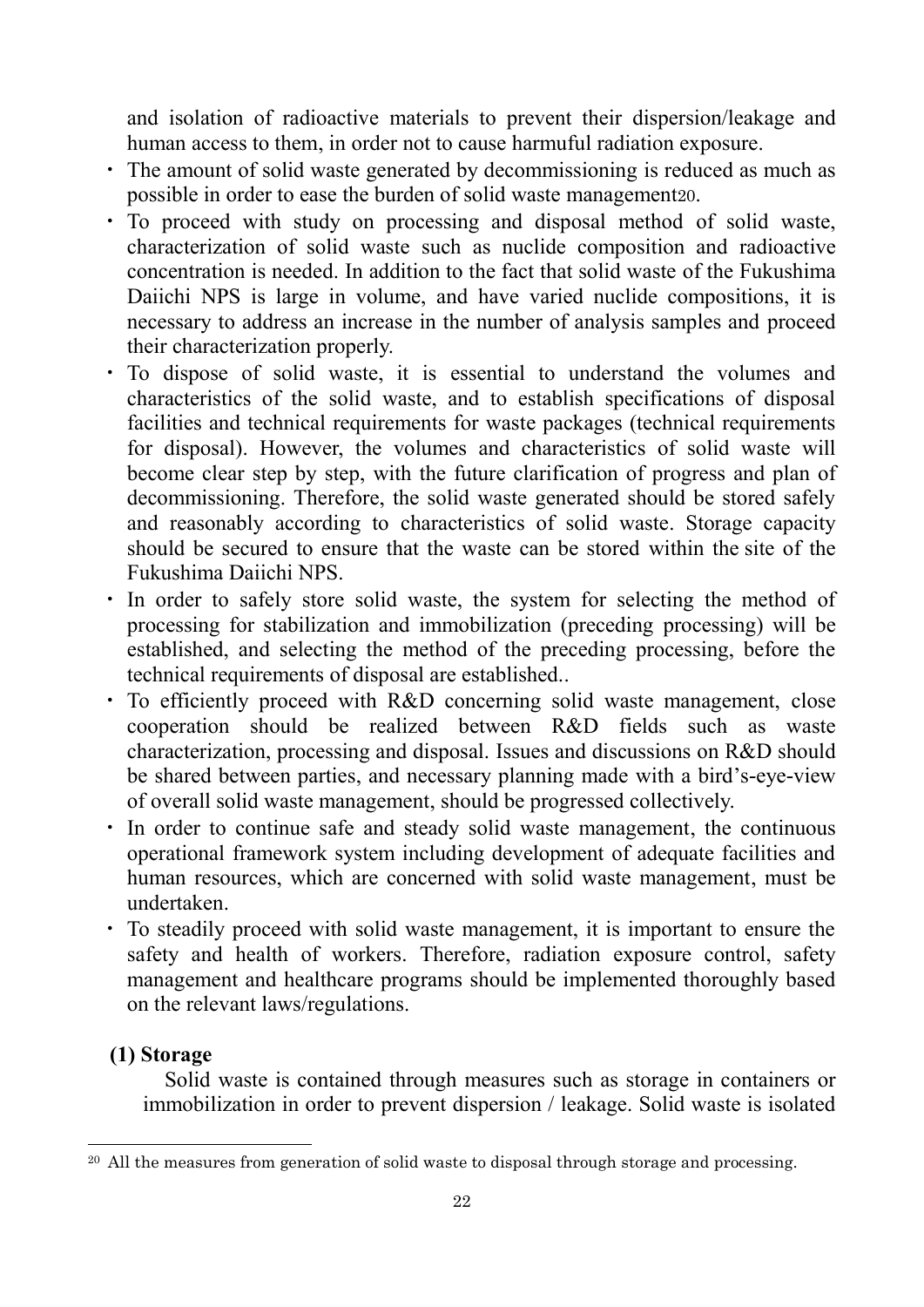by through appropriate storage policies and effectiveness is secured through careful management practices, such as continuous monitoring.

To reduce the volume of solid waste, efforts are made to control material that will turn into solid waste, and reuse/recycling effort are carried out.

TEPCO has estimated a physical amount of solid waste expected to be generated in the coming 10 years or so and taken necessary measures to suppress generation and reduce the volume of solid waste. Based on these efforts, TEPCO has release the Solid Waste Storage Management Plan on the premise of adopting storage in a temporary storage area, systematic introduction of facilities equipped with shielding/dipersion prevention functions, and appropriate storage supported by continuous monitoring. Since situations will vary depending on the progress and plan of decommissioning, TEPCO will review the Solid Waste Storage Management Plan and, if necessary, update the estimated physical amount once every year.

Regarding the storage of solid waste, when further measures become needed, and review of their contents will be undertaken.

If secondary waste from water treatment is highly fluidic (e.g. slurry from such apparatus as the Advanced Liquid Processing System and waste sludge from the Simplified Active Water Retrieve and Recovery System), preceding processing such as stabilization and immobilization will be considered, in order to further reduce storage risks.

The storage methods for solid waste to be generated by fuel debris retrieval are carried out with the study on fuel debris retrieval/storage methods.

#### **(2) Processing and disposal**

It is necessary to understand the characteristics of solid waste in order to figure out how processing and disposal should be done. Since the amount of waste is large and the nuclide compositions are varied, the number of analytical samples will increase. To address this, analysis facilities and equipment for radioactive materials should be established, and training undertaken to ensure personnel capable of conducting analysis.

It is beneficial to establish a method for understanding the characteristics of solid waste by complimentarily combining analysis data of characteristics with evaluation data based on model. In addition, more accurate waste characterization can be performed, by R&D on the optimization of the numbers of analyzed samples and analytical methods.

For each specification of solid waste on which preceding processing is applied, the safety against some disposal methods is evaluated, and based on the results, the system for selectiong the processing methods is established.

Then, prospects of a processing/disposal method and technology related to its safety should be made clear in NDF's Technical Strategic Plan by around FY2021.

In parallel with the above, TEPCO will present, as soon as possible, its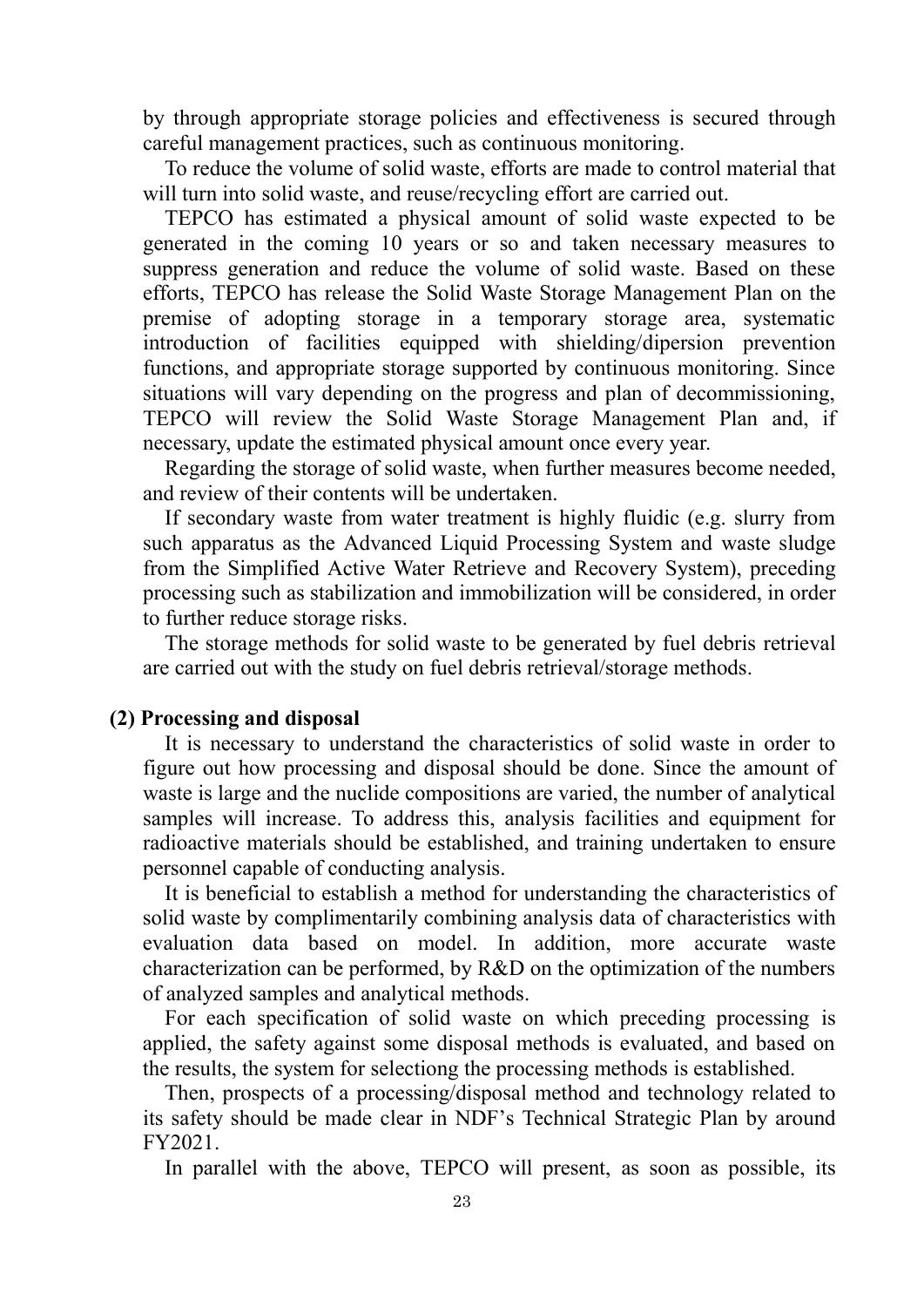policy on how to secure safety during storage and measurement data useful for characteristics to properly address the above needs.

In accord with these efforts, specifications and production methods of the waste packages should be determined in Phase 3. Then, a processing system should be installed in the Fukushima Daiichi NPS. After establishing the prospects of disposal, production of waste packages should be started, and then carried out.

#### <span id="page-24-0"></span>**4-6. Other specific measures**

#### **1) Sustaining of reactor cold shut down status**

 In order to sustain the stable status, parameter monitoring of temperature inside the primary containment vessels should be continued, and nitrogen injection should be kept so as to reduce a risk of hydrogen explosion. With these actions, reliability should be maintained and improved through maintenance and management.

Based on the policy on fuel debris retrieval, a study should be made on reactor cooling water injection lines during fuel debris retrieval, including the feasibility of circulation cooling of the containment vessel by the intake of water from the primary containment vessel.

## **2) Radiation dose reduction and contamination expansion prevention all over the power station**

#### 1) Prevention of sea contamination expansion

The outflow of concentration of radioactive materials into the port should be lowered as much as possible so that the concentration of radioactive materials in the port remains stably below the concentration limit defined in the Notification. Measures to reduce the concentration of radioactive materials in the drainage channels that flow into the port, including measures to manage rainwater flowing in from the rooftops of buildings and paving around the buildings, should be continued in order to control the concentration of radioactive materials in the port from rising during rainfall.

#### 2) Management of gas and liquid waste

 Monitoring of gas and liquid waste should be continued and its emission should be strictly controlled to ensure that the concentration limits defined in the Notification is strictly observed and that their concentrations are made as low as possible based on a reasonable method.

#### 3) Dose reduction through site decontamination

In areas other than the rubble storage area and the areas around Units 1 to 4 that are significantly affected by radiation from the plants, the radiation dose should be kept below an average of 5μSv/hr.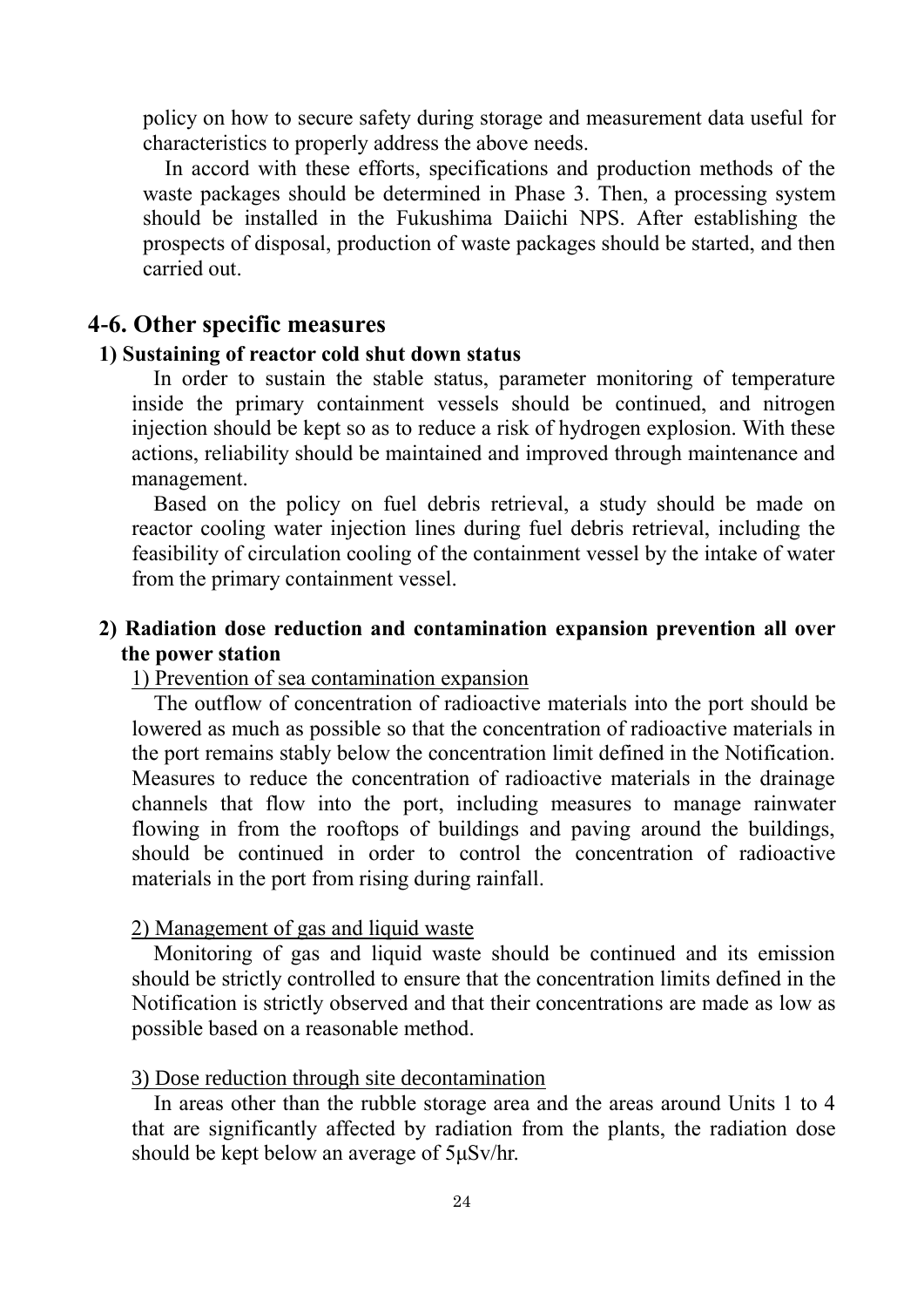#### 4) Comprehensive risk review

 Comprehensive risk review was conducted with focus on risks with a potential of having an impact outside the site, to clarify the needs for additional measures mainly concerning liquid and dust containing radioactive materials (April 2015). As a result, concrete measures should be considered for risks that need additional measures, while prioritizing the risks, and measures for reducing risks that might have an impact outside the site should be continued steadily. Follow-up should be appropriately conducted regarding these measures.

Since risks change as the environment changes with the progress of the decommissioning, management of the risks extracted should be continued in a manner that reflects those changes, and periodic reviews should be done to address other risks that might arise.

#### **(3) Plan for decommissioning reactor facilities**

TEPCO should formulate, in Phase 3, a decommissioning plan aimed at completion of the decommissioning in 30 to 40 years, in the light of the progress of fuel debris retrieval and other decommissioning-related operations as well as related R&Ds. On this occasion, the NDF should provide multifaceted and expert advice and guidance with wisdom and intelligence from around the world.

As for Units 5 and 6, spent fuel removal should be carried out with reference to progress of works in Units 1 to 4, and then, decommissioning plans should be formulated for Units 5 and 6.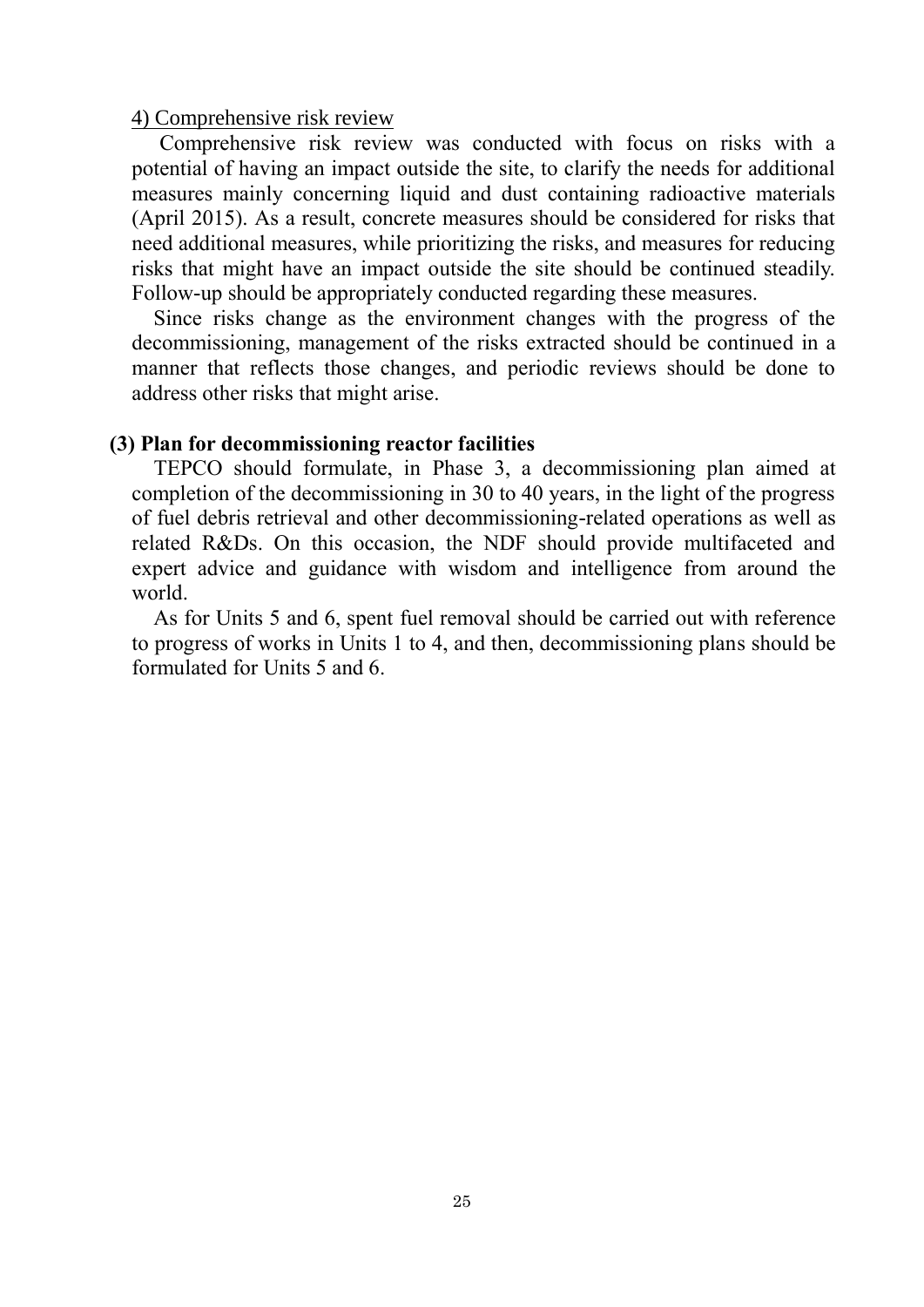## <span id="page-26-0"></span>**5. Development of system and environment to facilitate work**

To successfully accomplish the decommissioning that would extend over the long term, it is necessary to continuously secure and develop human resources to be in charge of field work. For this reason, an expected number of workers required for the work should be estimated. And, toward improvement of the working environment, radiation doses should be reduced as much as possible and an industrial safety and health level should be continually enhanced, in addition to observance of the legal radiation dose limits (100 mSv/5 years and 50 mSv/year).

#### **(1) Prospect on the required number of workers and their stable securement**

The number of workers estimated to be required in the coming three years is presented below for each type of action (see Figure 5).

Measures such as active use of optional contracts giving due consideration to mid- and long-term securement of workers will be continued in order to secure proper worker deployment and stable employment, with an eye to continuous securement and development of human resources. In addition, a policy giving due considerations to local employment will be maintained.

The estimated number of workers required will be updated as necessary every time the Mid-and-Long-Term Roadmap is revised.(Reference: Figure 6)



Figure 5: Estimate of the necessary number of workers in 3 years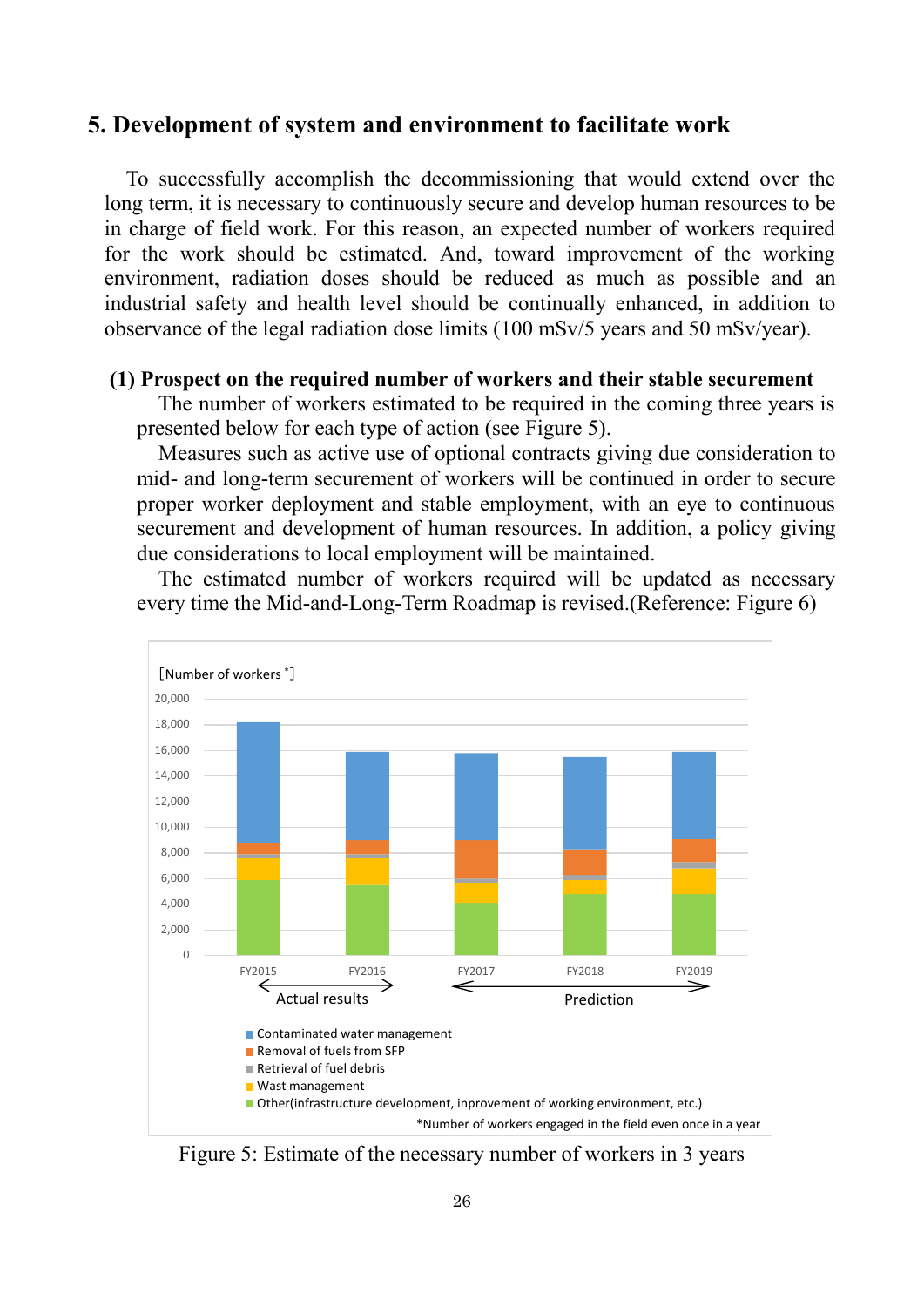

Figure 6: Comparison of the number of actual workers and registered workers

## **(2) Actions toward improvement of working environment and conditions**

- A. The areas where personnel are allowed to work in ordinary clothing were expanded to about 95% of the entire site area in March 2017 (See Figure 7). Efforts to improve the working environment will be continued, including utilization of the meal preparation center, large rest areas and contractors' buildings. Operation of an appropriate work plan that matches the progress of the decommissioning operations to brace for work at high doses is expected to take place.
- B. TEPCO and the prime contractors will cooperate to establish and appropriately operate the system for industrial safety and health management that will closely monitor the status of the decommissioning operations, and all the contractors involved will also cooperate to secure labor safety.
- C. From the stage of placing an order for construction, study measures of exposure dose reduction concerning construction methods, equipment, facilities, construction machines, etc. And, by putting these measures into construction plan, implement effective measures to reduce exposure doses. TEPCO will centrally manage exposure dose information for all the workers in the premises of the NPS and provides necessary information, guidance and advice to all the involved contractors including the prime contractors for thorough radiation management.
- D. TEPCO and all the involved contractors will conduct risk assessments, and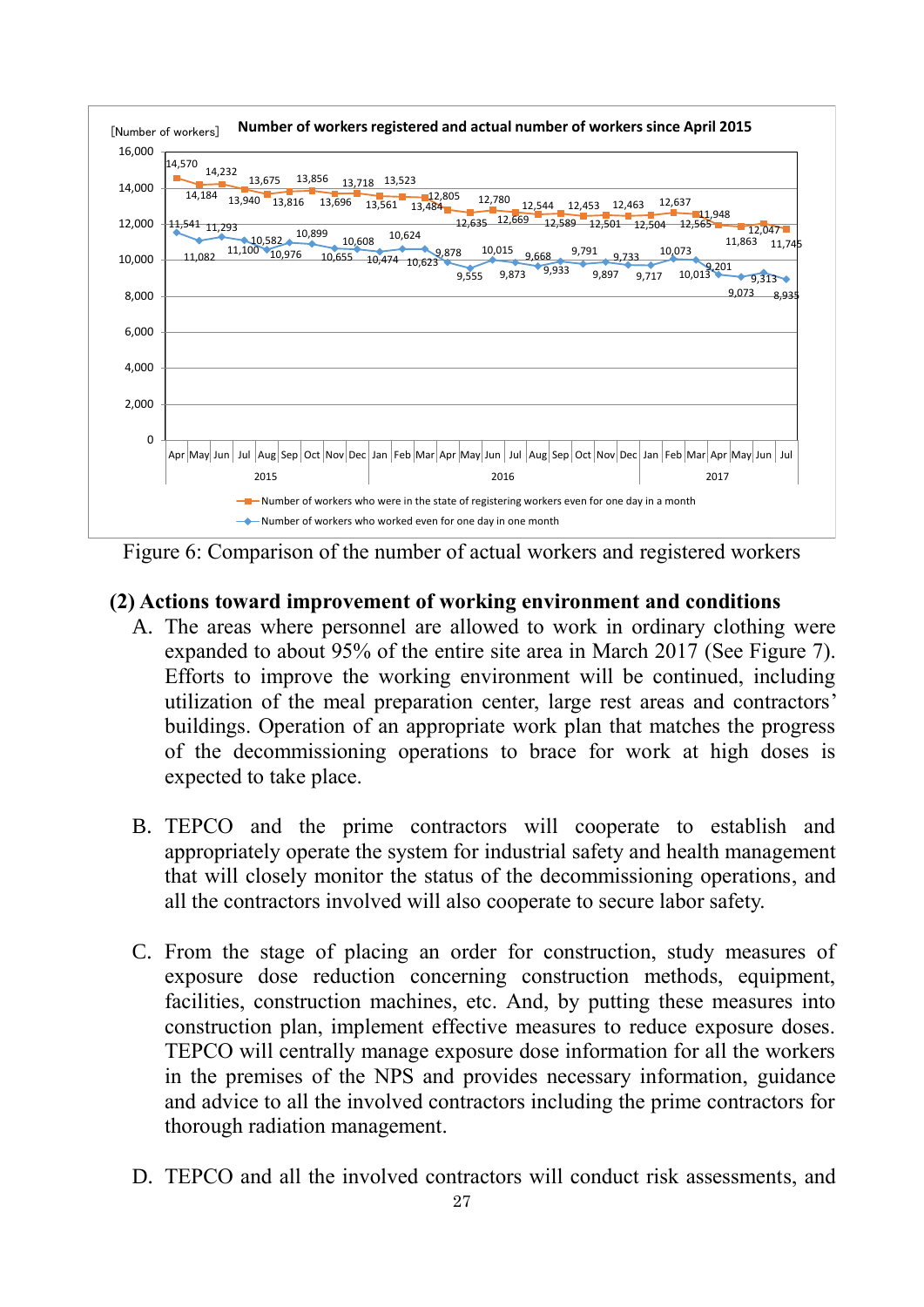TEPCO and cooperative companies will utilize sensory education and training facilities, patrol the workplace and coordinate different operations to raise the level of industrial safety and health.

- E. As a measure for health management, TEPCO and the prime contractors will continue to utilize a framework for ensuring that all cooperative companies provide necessary measures after health checkups, and will take preventive measures for heatstroke and infectious diseases such as influenza. Workers will be encouraged to use the "Health Support Consultation Desk for Decommissioning Workers." Further, an existing emergency medical system will be maintained.
- F. To ensure appropriate working conditions, continuously pursue promoting dissemination and enlighten activities on working conditions, such as holding lecture meetings, and responding to requests received at the consulting service, and other related efforts on an ongoing basis.
- G. Inquire about the employment contracts of all workers, through the prime contractors if necessary. Conduct a survey to find out if workers have appropriate social insurance through the prime contractors if necessary.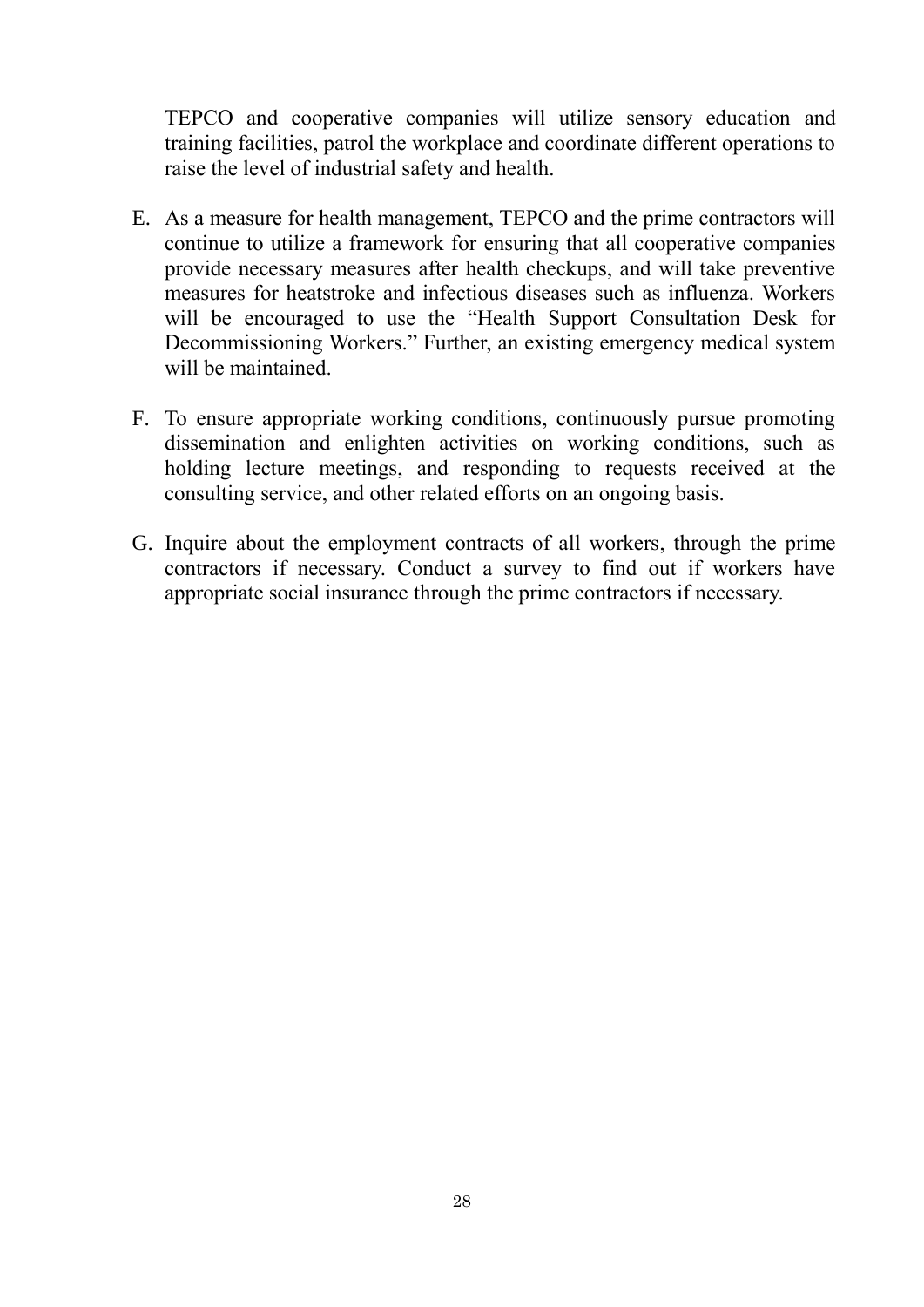

Other than the above figure, in case of working on high concentration dust work (building dismantling etc.), on transfer tank of concentrated brine etc. in G zone, Y zone will be set temporarily.<br>※3 In Units 1 to 3 reactor

| <b>G</b> zone<br>(the area for ordinary clothing) | <b>Y</b> zone<br>(the area for protective)<br>clothine) | <b>R</b> zone<br>(the area for anorak)     |
|---------------------------------------------------|---------------------------------------------------------|--------------------------------------------|
| Disposable dust mask                              | Full mask or half mask                                  | <b>Full mask</b>                           |
|                                                   |                                                         |                                            |
| Ordinary clothing Premises-only                   | <b>Coverall</b>                                         | Anorak on a coverall<br>or duble coveralls |
| clothing                                          |                                                         |                                            |

Figure 7 Areas in the Fukushima Daiichi NPS where workers are allowed to work in ordinary clothing (G zone)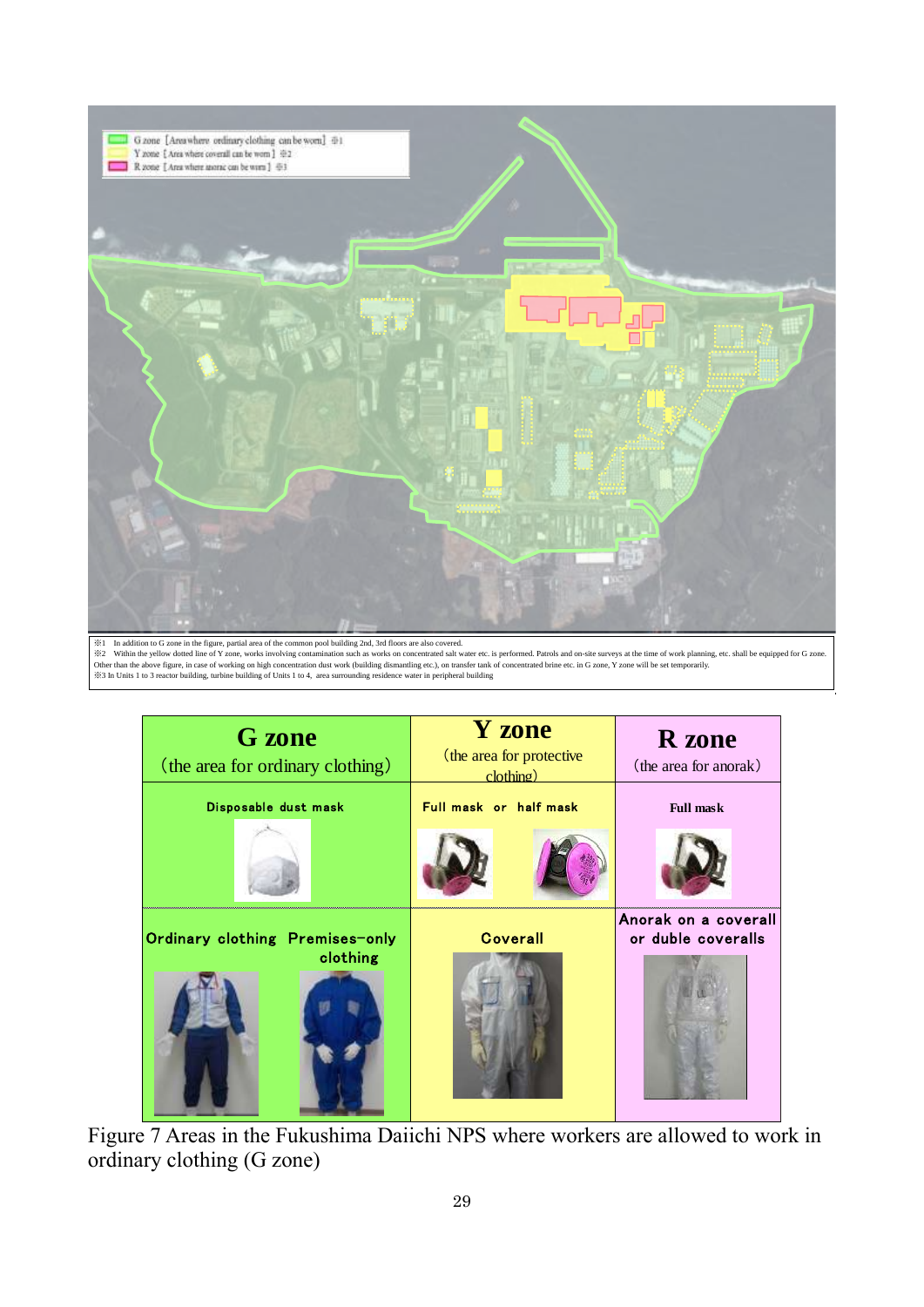

Figure 8 Ratio of exposure dose categories in workers and skilled workers<sup>21</sup>

-

<sup>&</sup>lt;sup>21</sup> The exposure dose of workers and skilled workers is lower than the legal exposure dose limits. In order to secure workers over the medium to long term, it is important to keep exposure doses as low as possible.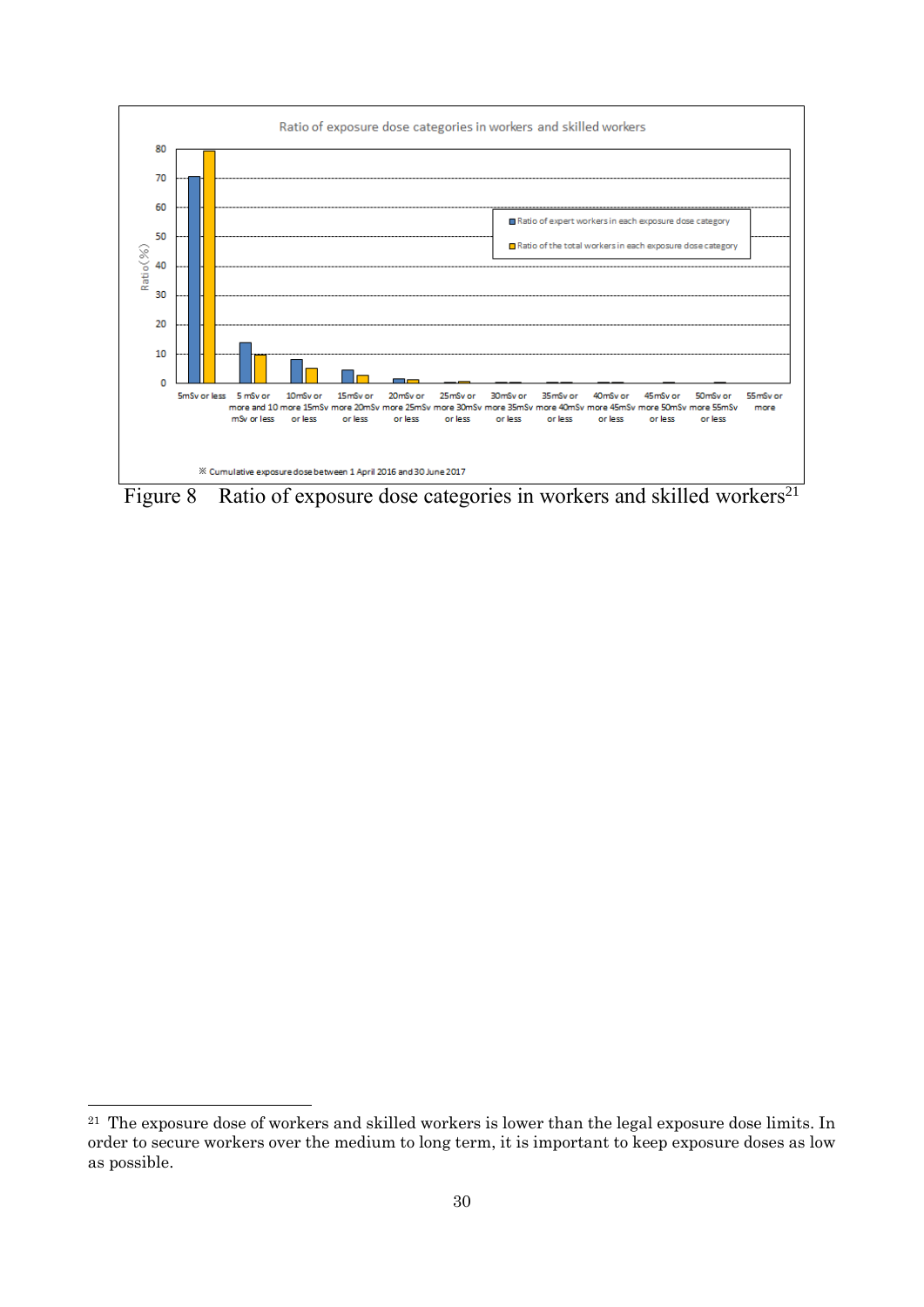## <span id="page-31-0"></span>**6. Research & development and human resources development**

#### **(1) Research & Development**

-

It is important to customarily review R&D so as to reflect the latest site conditions, knowledge obtained in Japan and overseas, progress of works, etc., so that results of R&D will become practically useful for the decommissioning and contaminated water management. In addition, if needed, multilayered undertakings or developing activities with an emphasis on response to safety regulation should be promoted.

R&D should be driven with concerted efforts through gathering wisdom and intelligence from around the world by drawing on results of basic research in universities and other research bodies, technologies and experiences possessed by foreign countries, in addition to relevant undertakings by IRID<sup>22</sup>, JAEA<sup>23</sup>, and TEPCO.

The NDF will continue to play a central role managing R&D from fundamental research to applications. More specifically, based on discussions at the Committee for Cooperation in R&D of Decommissioning that was established in the NDF, we will increase our efforts, including building venues for releasing and sharing information for matching the R&D (needs) needed for decommissioning with the basic R&D (seeds) conducted in universities and research institutions and for conducting activities, holding a variety of forums and symposiums to share research results, providing opportunity for site visits to develop, secure and mobilize human resources, etc. As an organization leading such efforts, JAEA's Collaborative Laboratories for Advanced Decommissioning Science will have enhanced its functions, and collaborative research with domestic and international universities and research institutions, including Naraha Remote Technology Development Center (mock-up test facility) and Okuma Analysis and Research Center (facility for analysis and research of radioactive materials) as well as the international collaborative research building built in Tomioka Town, Fukushima Prefecture, will be promoted. In this way, all the organizations concerned will collaborate to create a center of excellence for international decommissioning research.

We will also continue our efforts to gather applicable knowledge and technologies from around the world by utilizing open innovation platforms such as "TEPCO CUUSOO" to proactively disclose our needs.

JAEA will continue to streamline and utilize decommissioning-related facilities involved in the Fukushima Innovation Coast Scheme. The Naraha Remote Technology Development Center (mock-up test facility) will develop and experiment with the remote control equipment and apparatus needed for decommissioning. For analysis and research of radioactive materials, the

<sup>22</sup> International Research Institute for Nuclear Decommissioning (IRID): executing agency for

technology development for decommissioning of nuclear power plants. Established in August 2013. <sup>23</sup> The Japan Atomic Energy Agency (JAEA).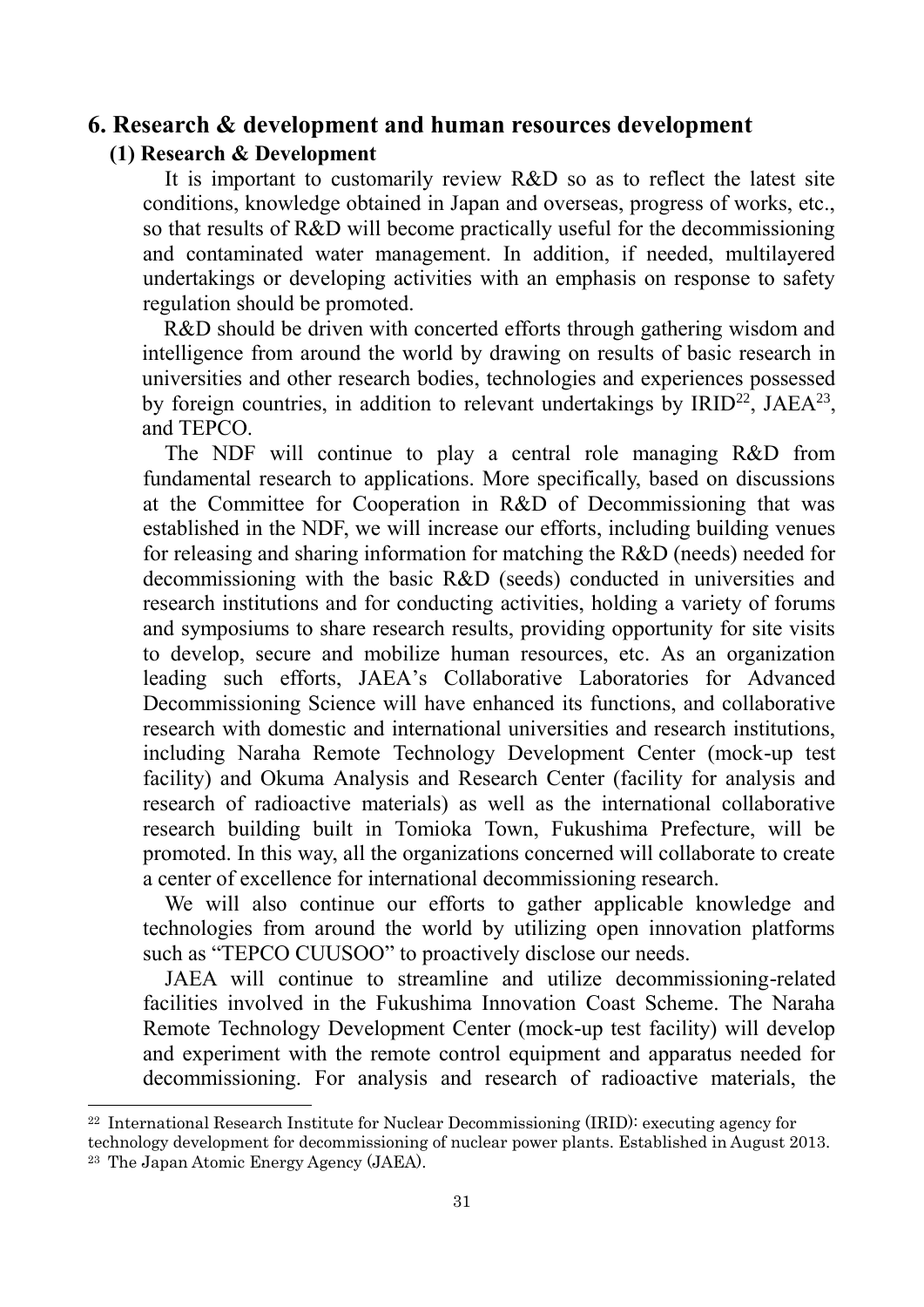Okuma Analysis and Research Center (facility for analysis and research of radioactive materials) will go into operation within FY2017 and will be utilized to start building a framework for doing analysis targeted toward 2021 when fuel debris retrieval begins. Furthermore, researchers at the international collaborative research building will lead research at the Collaborative Laboratories for Advanced Decommissioning Science.

#### **(2) Human resource development**

In order to set forward the decommissioning operation estimated to take 30 to 40 years, systematic development of human resources should be promoted from a mid- and long-term perspective.

For this, we will continue to seek cooperation from the organizations concerned, in terms of training researchers and engineers at higher education institutions, creating a network between government, industry and academia, coordinating institutions for very difficult research, sharing research results using a variety of forums and symposiums, and providing field experience.

Meanwhile, the NDF will utilize the Committee for Cooperation in R&D of Decommissioning to gain an overall understanding of how every organization will go about developing human resources and share information with the organizations concerned to promote cooperation among the organizations to help secure human resources.

Further, TEPCO will cooperate with the cooperating companies to plan and build training centers geared toward field engineers.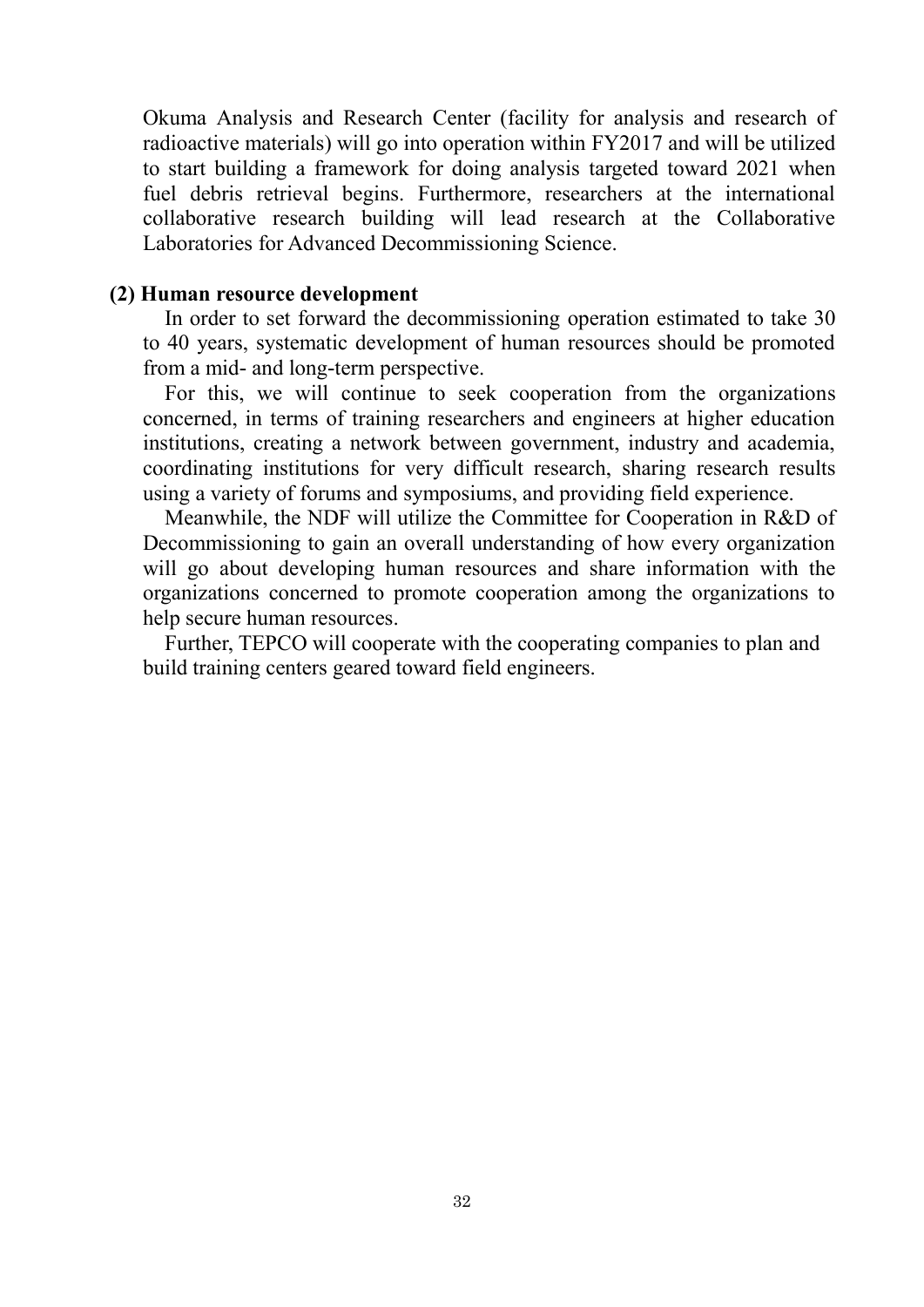#### <span id="page-33-0"></span>**7. Cooperation with international society**

 Gathering and using wisdom and intelligence from around the world, including adequately utilizing knowledge and experience of decommissioning projects in other countries, is important to conducting the decommissioning and other measures efficiently and effectively. Taking into account of Japan's responsibility to the international society, as a country where the Fukushima Daiichi NPS accident occurred, it is important to carry out the decommissioning project in a manner open to the international society. Activities through bilateral and multi-lateral frameworks, such as providing data obtained through decommissioning and management of contaminated water as well as receiving advice and assessments will be important.

In addition, cooperating with international organizations, etc., in a timely and appropriate manner, will be necessary in fostering an accurate understanding of the situation in Fukushima around the world.

The Japanese government will provide thorough information to foreign governments and international organizations, utilize international joint research projects and accept international applications for R&D projects.

The NDF will continue hosting international forums on the decommissioning of the Fukushima Daiichi NPS (1st: April 2016, 2nd: July 2017) to gather and utilize wisdom from around the world and will provide for interactive information communications in planning the technical strategy and so on.,

TEPCO will proactively provide information such as data, share data on decommissioning and the needs of the workplace, seek technical seeds overseas, and utilize knowledge proactively.

The government, the NDF, TEPCO and research institutions will closely cooperate to go about those international efforts.

# <span id="page-33-1"></span>**8. Coexistence and further strengthening communication with local communities**

Since decommissioning takes a long time to complete, we need to foster an accurate understanding among the local communities about what is really going on at the plant. Failure to provide accurate information could result in harmful rumors.

To avoid this, we need to quickly provide, in a precise and easy to understand manner, information about measures for safety towards to reducing risks, the progress of the decommissioning, and all radiation data and measurements of the airborne concentration of radioactive materials taken by TEPCO at the Fukushima Daiichi NPS, while exercising enough care to avoid harmful rumors. Further, we will further strengthen a relationship of trust with the local communities by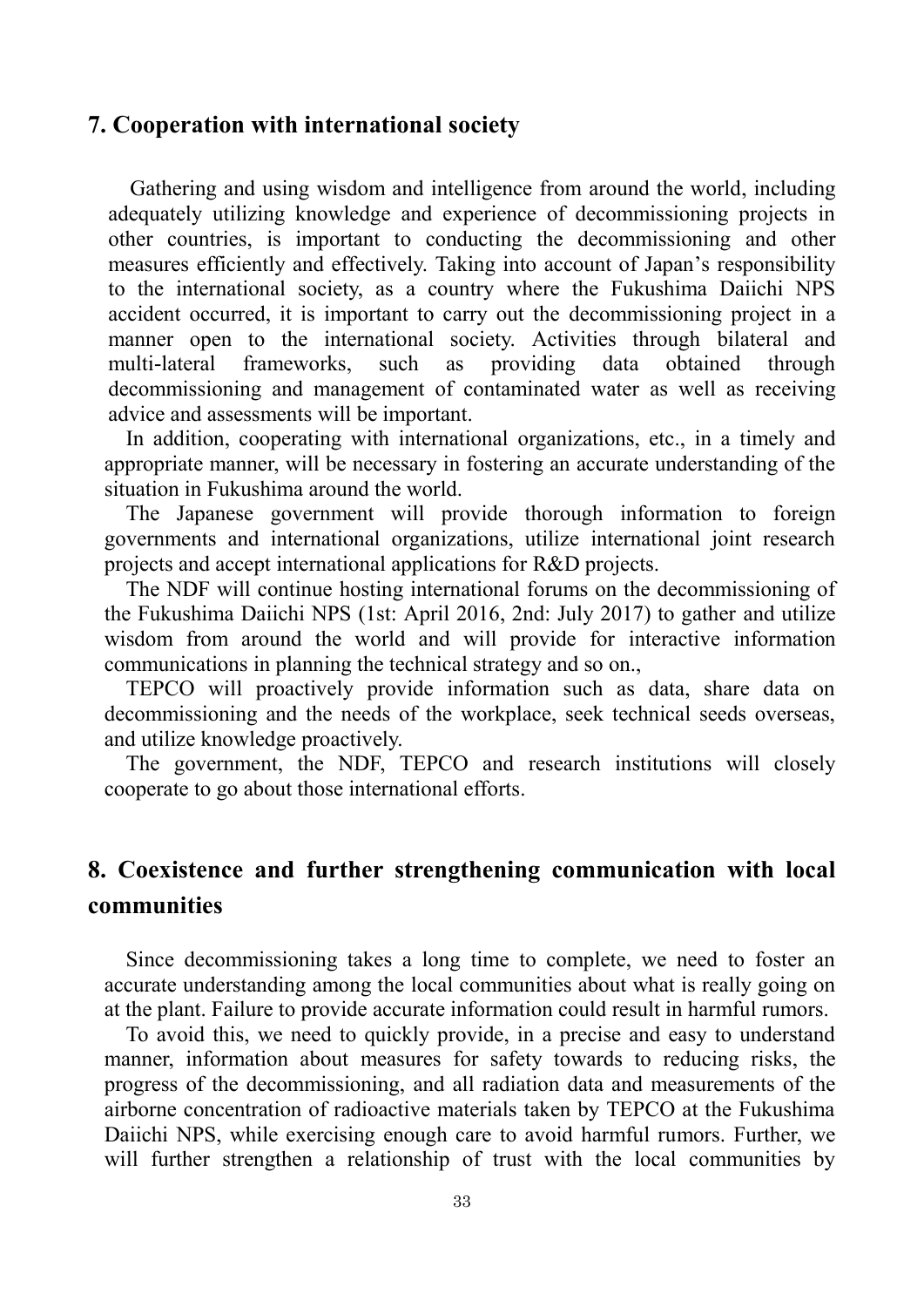improving PR activities toward visitors, thus addressing the concerns and anxieties of the local communities.

#### **(1) Coexistence with local communities**

To further coexistence with local communities, as a part of implementation for decommissioning, TEPCO should continue to place greater emphasis on purchase of goods local vendors can provide and conclusions of service contracts local businesses can offer. In addition, TEPCO should encourage its business partners to purchase materials from local suppliers.

When setting up facilities that can contribute to field work, TEPCO should make much account of close integration with the local communities and TEPCO's contribution to them. In addition, TEPCO should lead these efforts to promotion of recruitment and procurement from the local communities, recovery of surrounding trade areas, and improvement and development of living environment.

#### **(2) Communication improvement**

We must gain the understanding of the local communities and the society toward our decommissioning efforts that take a long time to complete by responding to their anxieties or questions. For this, it is important that we improve our interactive communications with various parties including local citizens. More specifically, in addition to the Fukushima Advisory Board on Decommissioning and Contaminated Water Management that was founded in February 2014, we will establish good communications with the local communities and the society at large. Since the NDF and TEPCO are expected to flexibly make adjustments to how decommissioning work should be done according to the site conditions, information sharing on the preparation and the actual working status should be further improved.

Further, information such as implementation of safety measures for risk reduction, progress on relevant work and radiation data will be provided to the media, foreign governments, and international organizations in order to share necessary information domestically and internationally including around the Fukushima Daiichi NPS. We share information properly while paying full attention to avoiding harmful rumors, e.g. by not just being quick and accurate in providing information but by also fully explaining the meaning of the data disclosed.

## <span id="page-34-0"></span>**9. Conclusions**

Wishing for evacuated residents' returning to their homes as early as possible and removing anxieties of the local communities and the Japanese public, the mid-and long-term efforts toward decommissioning and other measures will be steadily put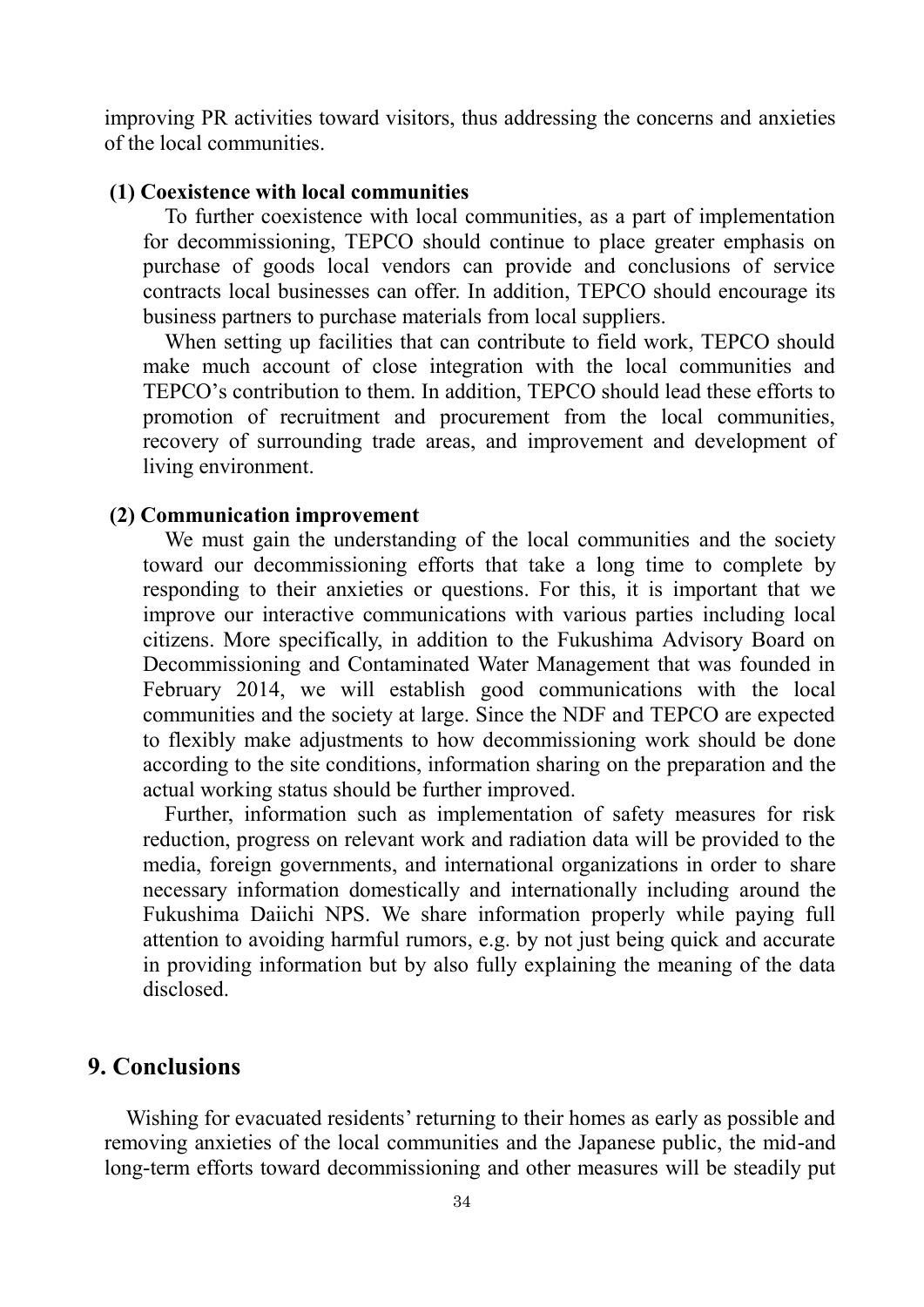forward based on this Mid-and-Long-Term Roadmap.

In addition, progress of this Mid-and-Long-Term Roadmap will be periodically made public and confirmed in the meeting at the secretariat of the Team for Countermeasures for Decommissioning and Contaminated Water Treatment and will continuously reviewed in the Fukushima Advisory Board on Decommissioning and Contaminated Water Management and the Coordination Council for On-site Management of Decommissioning and Contaminated Water Countermeasures, while hearing comments from local parties concerned.

Without interruption, these undertakings will be carried forward toward completion of the decommissioning and other measures while taking necessary countermeasures for safety and security and against newly encountered events.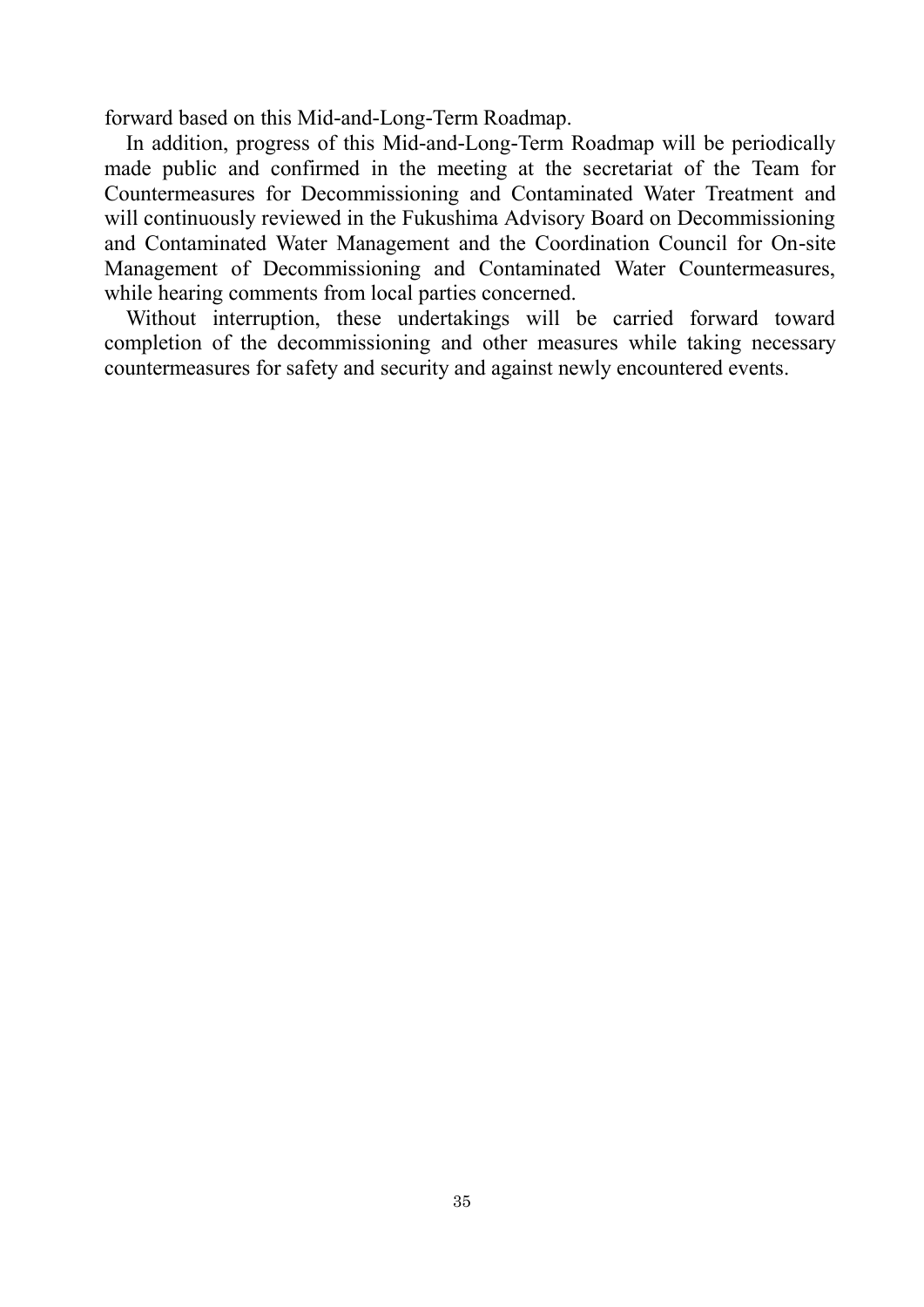#### <span id="page-36-0"></span>The Sequence of Events

In May 2011, in the wake of the accident in the Fukushima Daiichi NPS, the Government and TEPCO formulated the "Roadmap for Immediate Actions for the Verification of and Restoration from the Accident at Fukushima Daiichi NPS" so as to promote undertakings toward early settlement of the accident.

In July 2011, the target, namely a state that "the amount of radiation is in a state of steady declining," of Step 1 in the said Roadmap was achieved; in December 2011, and the target, namely a state that "discharge of radioactive materials is controlled and the amount of radiation is kept at a significantly low level," of Step 2 in the said Roadmap was achieved.

Mid- and long-term undertakings after Step 2 were summarized by the "Expert Group for Study Mid-and-long-Term Action at TEPCO Fukushima Daiichi NPS," installed in the Atomic Energy Commission of Japan in August 2011, as "the target period needed before the start of fuel debris retrieval should be within 10 years" and "it is estimated to take more than 30 years before all the decommissioning measures are completed." In November 2011, the Minister of Economy, Trade and Industry and the Minister of State for Nuclear Emergency Preparedness issued an instruction to TEPCO, the Resources and Energy Agency, and the Nuclear and Industrial Safety Agency (now defunct) to formulate a mid-and-long-term roadmap for decommissioning. Accordingly, on December 21, 2011, the first version of the "Mid-and-Long-Term Roadmap" was adopted in the Government/TEPCO Mid-and-Long-Term Response Council held in the Nuclear Emergency Response Headquarters.

Subsequently, facing troubles such as water leakage after the completion of Step 2 (December 2011), TEPCO responding to an instruction from the Nuclear and Industrial Safety Agency (now defunct) formulated a concrete plan (hereinafter called the "Plan to Increase Reliability") that specified items to preferentially tackle for mid- and long-term reliability improvement. On July 25, 2012, the Nuclear and Industrial Safety Agency (now defunct) announced evaluation results on the plan. In response to this, on July 30, 2012, the first revision of the "Mid-and-Long-Term Roadmap" was adopted in the Government/TEPCO Mid-and-Long-Term Response Council held in the Nuclear Emergency Response Headquarters to reflect progress of Plan to Increase Reliability and the undertakings so far achieved.

On February 8, 2013, the Nuclear Emergency Response Headquarters established the Council for Decommissioning TEPCO's Fukushima Daiichi NPS (hereinafter called the "Council for Decommissioning")<sup>24</sup> for the purpose of reinforcing an R&D system toward fuel debris retrieval and building an organization to carry out progress control of field work and R&D activities in a unified manner. On March 7,

-

<sup>24</sup> Accordingly, the Government/TEPCO Mid-to Long-Term Response Council was abolished.